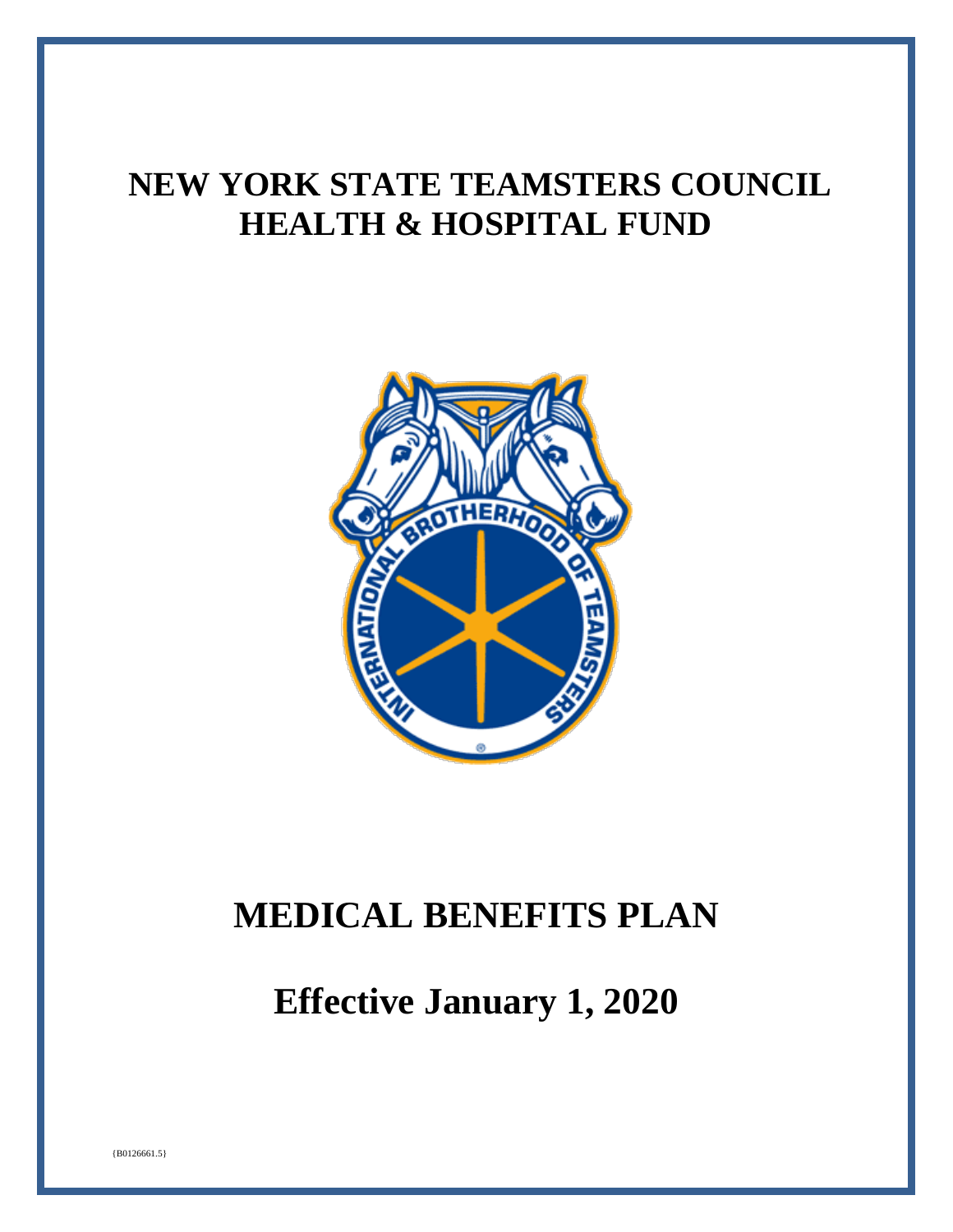# **TABLE OF CONTENTS**

| SECTION 1 - ELIGIBILITY RULES FOR NEW PARTICIPANTS AND NEW          |  |
|---------------------------------------------------------------------|--|
| <b>SECTION 2 - MEDICAL BENEFITS PLAN OPTIONS/PREFERRED PROVIDER</b> |  |
|                                                                     |  |
|                                                                     |  |
|                                                                     |  |
|                                                                     |  |
|                                                                     |  |
|                                                                     |  |
|                                                                     |  |
|                                                                     |  |
|                                                                     |  |
|                                                                     |  |
| SECTION 13 - HUMAN ORGAN AND BONE MARROW TRANSPLANTS 30             |  |
|                                                                     |  |
|                                                                     |  |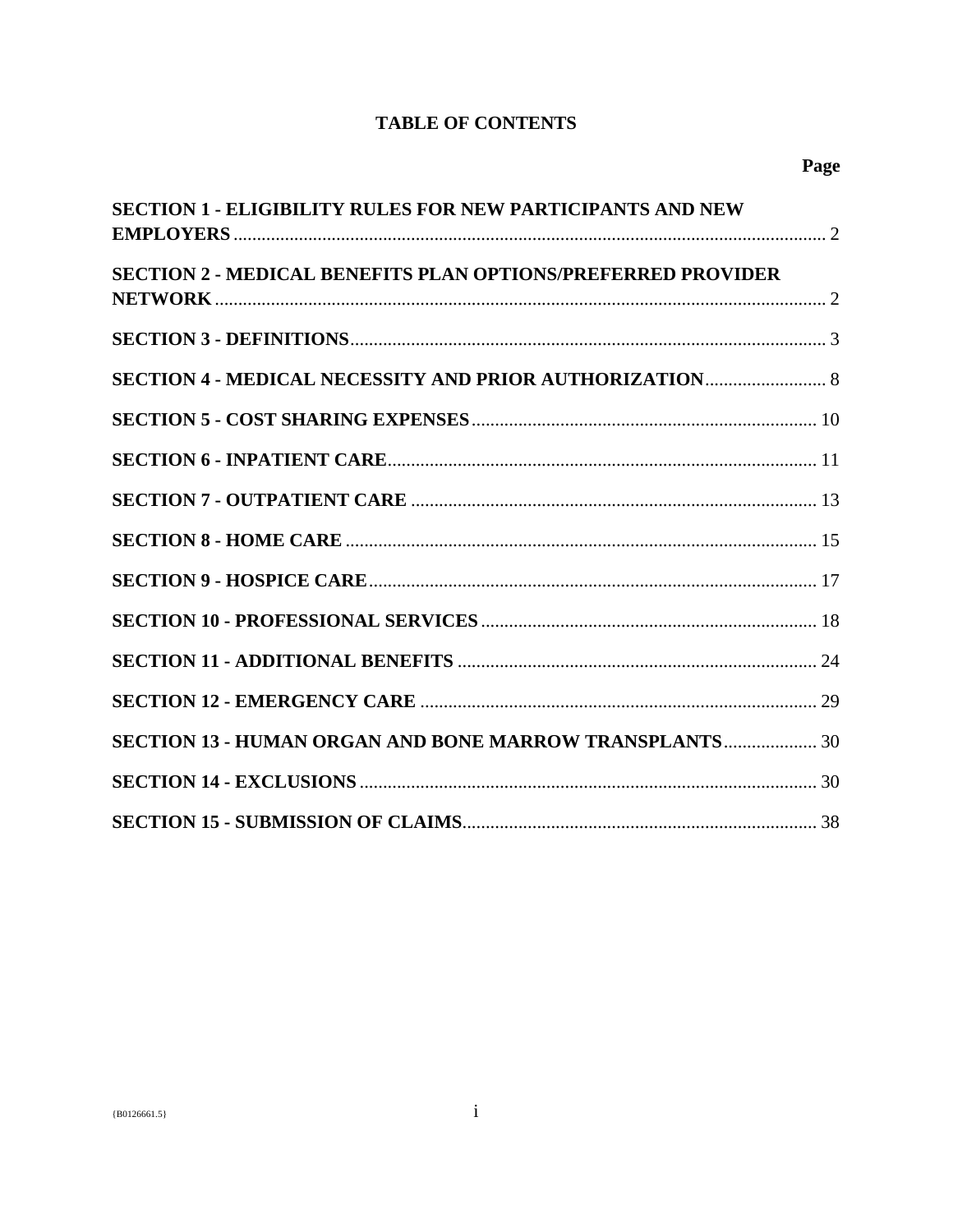# **MEDICAL BENEFITS PLAN**

The Medical Benefits Plan ("Plan") is self-funded by the New York State Teamsters Council Health & Hospital Fund ("Fund") and administered by Excellus BlueCross BlueShield, Central New York Region:

> Excellus BlueCross BlueShield, Central New York Region ("Excellus" or "EBCBS") 333 Butternut Drive Syracuse, New York 13214-1803 Telephone: 1-877-650-5840 Website: www.excellusbcbs.com

The New York State Teamsters Council Health and Hospital Fund believes this Plan is a "grandfathered health plan" under the Patient Protection and Affordable Care Act (the Affordable Care Act). As permitted by the Affordable Care Act, a grandfathered health plan can preserve certain basic health coverage that was already in effect when that law was enacted. Being a grandfathered health plan means that your Plan may not include certain consumer protections of the Affordable Care Act that apply to other plans, for example, the requirement for the provision of preventive health services without any cost sharing. However, grandfathered health plans must comply with certain other consumer protections in the Affordable Care Act, for example, the elimination of lifetime limits on benefits.

Questions regarding which protections apply and which protections do not apply to a grandfathered health plan and what might cause a plan to change from grandfathered health plan status can be directed to the plan administrator at 315-455-9790 or toll free at 1-877-698-3863. You may also contact the Employee Benefits Security Administration, U.S. Department of Labor at 1-866-444-3272 or [www.dol.gov/ebsa/healthreform.](file:///C:/Documents%20and%20Settings/baum.beth/Local%20Settings/Temporary%20Internet%20Files/OLK37/www.dol.gov/ebsa/healthreform) This website has a table summarizing which protections do and do not apply to grandfathered health plans.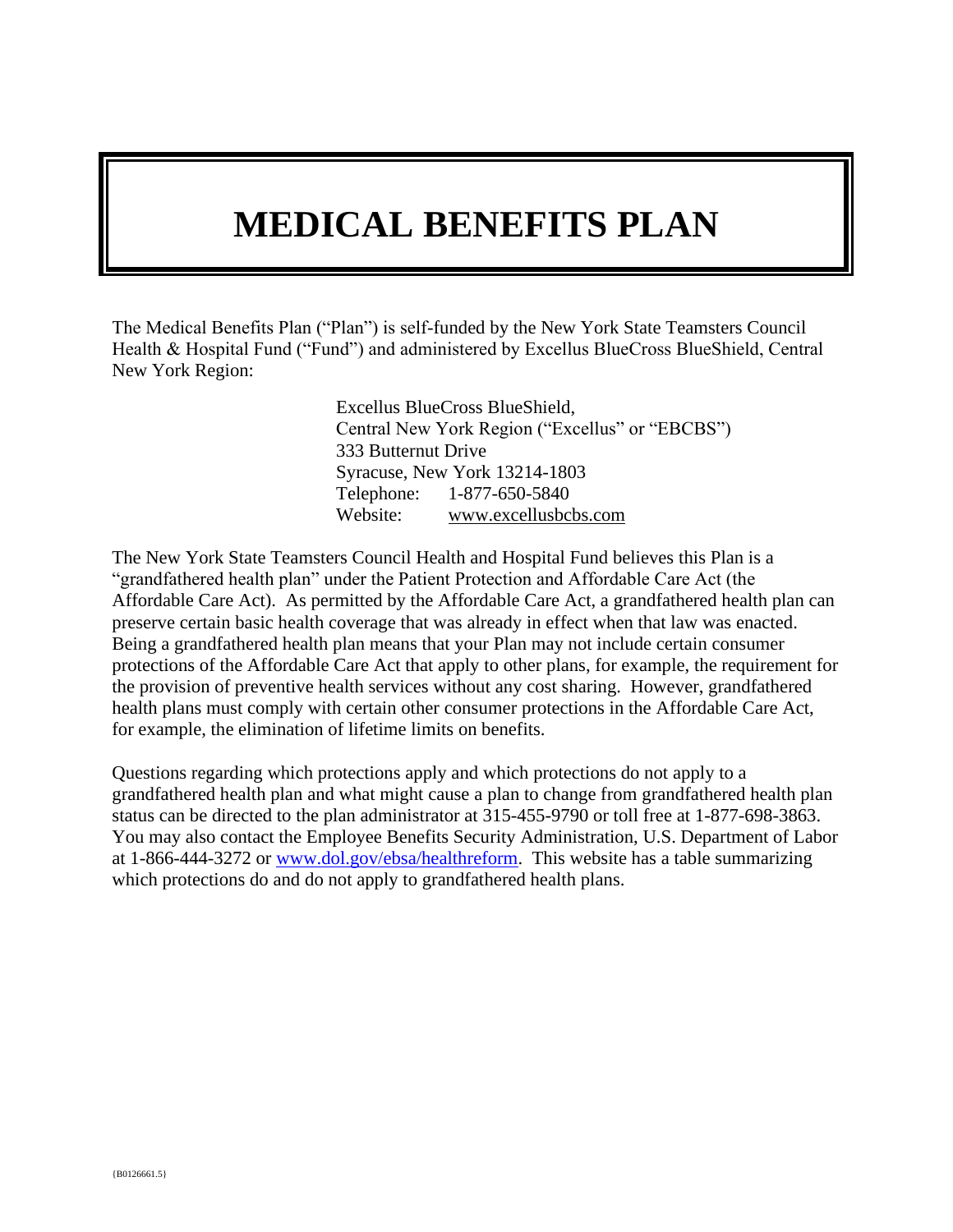## <span id="page-3-0"></span>**SECTION 1**

#### **ELIGIBILITY RULES FOR NEW PARTICIPANTS AND NEW EMPLOYERS**

Eligibility for Medical Benefits provided by the Fund is determined by the Fund in accordance with the Fund's Eligibility Rules, which are contained in the General Eligibility & ERISA Rights Information booklet provided by the Fund.

## <span id="page-3-1"></span>**SECTION 2**

#### **MEDICAL BENEFITS PLAN OPTIONS/PREFERRED PROVIDER NETWORK**

#### **Medical Benefits Plan Options**

The Medical Benefits Plan options available under the Plan are.

- Option 1: Supreme Benefits
- Option 2: Select Benefits
- Option 3: Classic Benefits
- Option 4: Royale Benefits
- Option 5: High Deductible Plan with a HRA

The Medical Benefits Plan Option that applies to you and your dependents is determined by the contribution rate paid to the Fund and the Benefit Selection Form signed by your employer and your local union. If you have any questions concerning the Medical Benefits Plan Option that applies to you and your dependents, you may contact the Fund Office.

A Schedule of Benefits describing the benefits available to you is attached as Appendix A. **The Schedule of Benefits may contain limitations and/or conditions on the availability of the benefits described in this booklet. Please refer to the Schedule of Benefits when considering whether limitations or conditions apply to a particular benefit.**

#### **Preferred Provider Network**

The Supreme, Select, Classic and Royale Benefits are provided through a Preferred Provider Organization ("PPO") product administered by Excellus BlueCross BlueShield ("EBCBS") to provide medical benefits. Hospitals and other Professional Providers who participate in the PPO are referred to as "In Network." Hospitals and other Professional Providers who do not participate are referred to as "Out-of-Network".

Where services are rendered in the area of a BlueCross BlueShield organization other than EBCBS, the benefit payable under the Plan will depend on whether the Provider participates in the local BlueCross BlueShield PPO Network. Any In-Network Provider cannot "balance bill" the Plan participants for any amounts greater than your local BlueCross BlueShield payment amount.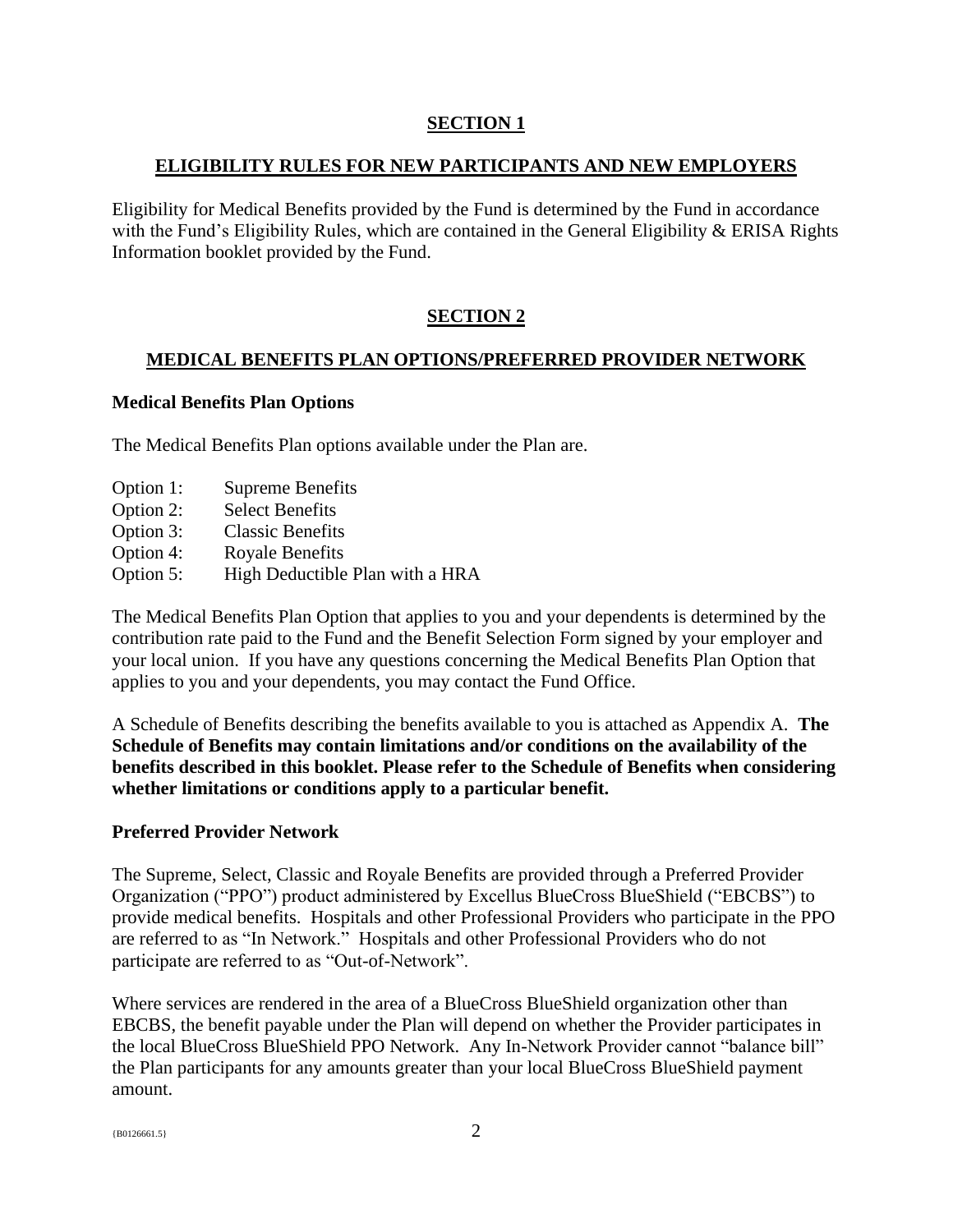You are free to choose your own hospital and your own doctor. There are no restrictions as long as you use a licensed hospital and a licensed physician. However, if you use an Out-of Network Provider that does not participate in your local PPO Network, you will likely incur a greater level of out of pocket cost than if you had used an In-Network provider.

Unless otherwise specifically provided herein, the Allowable Expense for payment of out-ofnetwork claims will be determined by the Plan based on the lowest of (1) the hospital or other professional provider's charge, (2) The amount approved by the local Blue Cross Blue Shield Plan [with whom the provider has an agreement], or (3) the average amount Blue Cross Blue Shield of CNY has negotiated with its participating providers for the type of care you receive, based on a regional fee schedule.

#### <span id="page-4-0"></span>**SECTION 3**

#### **DEFINITIONS**

#### 1. **Definitions.**

- A. **Allowable Expense.** "Allowable Expense" means the maximum amount the Plan will pay to a Facility, Professional Provider or Provider of Additional Health Services for the services or supplies covered under this Plan before any applicable Deductible, Copayment and Coinsurance amounts are subtracted.
- B. **Biologically-Based Mental Illness.** A mental, nervous or emotional condition that is caused by a biological disorder of the brain and results in a clinically significant, psychological syndrome or pattern that substantially limits the functioning of the person with the illness. Biologically-based mental illnesses are defined as the following:
	- (1) Schizophrenia/psychotic disorders;
	- (2) Major depression;
	- (3) Bipolar disorder;
	- (4) Delusional disorders;
	- (5) Panic disorder;
	- (6) Obsessive compulsive disorder;
	- (7) Bulimia; and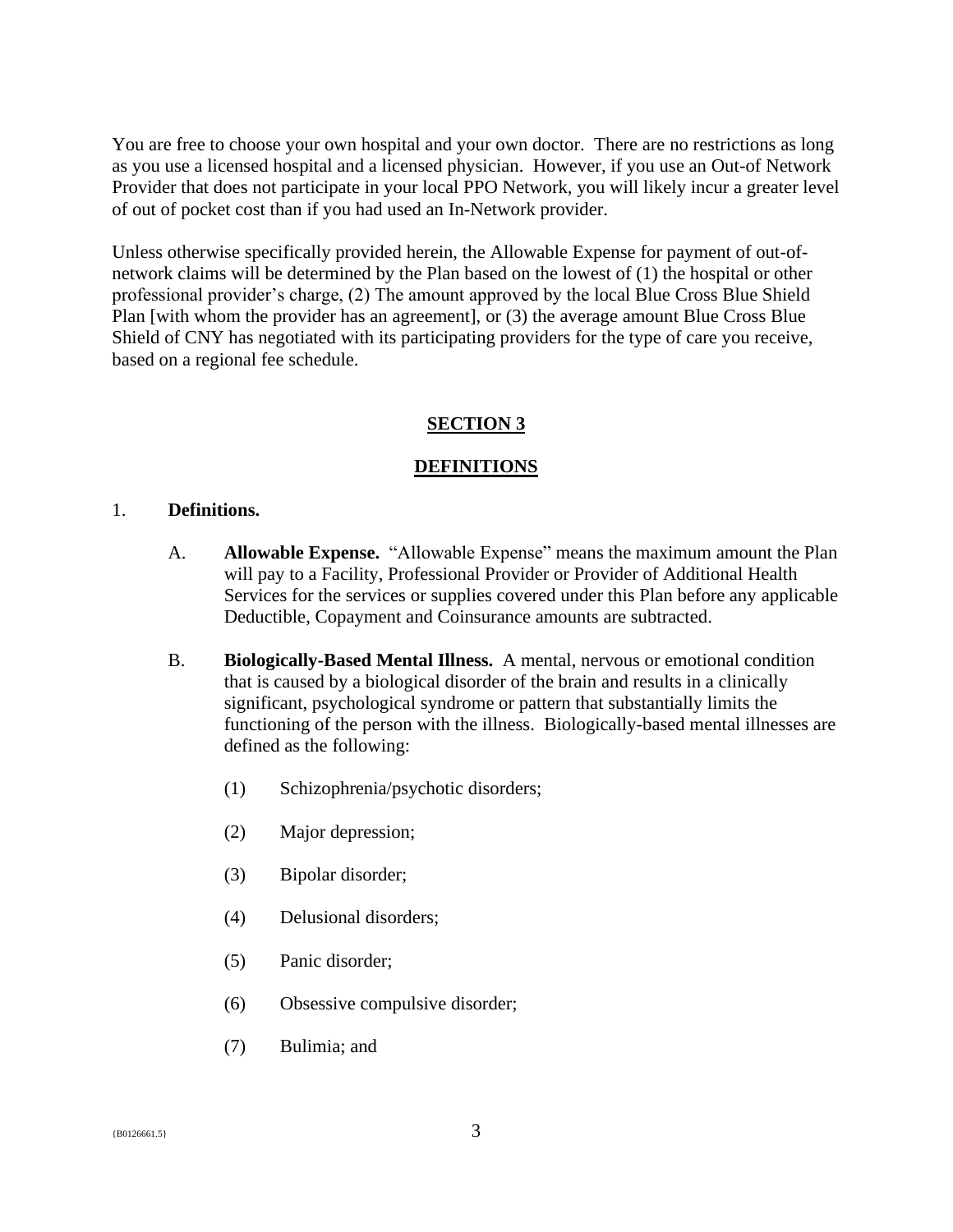- (8) Anorexia.
- C. **Calendar Year.** The 12-month period beginning on January 1 and ending on December 31. However, if you were not covered under this Plan for the entire period, Calendar Year means the period from the date you become covered until December 31.
- D. **Children with Serious Emotional Disturbances.** Persons under the age of 18 years who have diagnoses of attention deficit disorders, disruptive behavior disorders or pervasive development disorders, **and** where one or more of the following are present:
	- (1) Serious suicidal symptoms or other life-threatening self-destructive behaviors;
	- (2) Significant psychotic symptoms (hallucinations, delusion, bizarre behaviors);
	- (3) Behavior caused by emotional disturbances that placed the child at risk of causing personal injury or significant property damage; or
	- (4) Behavior caused by emotional disturbances that placed the child at significant risk of removal from the household.
- E. **Coinsurance.** A charge, expressed as a percentage of the Allowable Expense, that you must pay for certain services covered under this Plan. You are responsible for payment of any Coinsurance directly to the provider.
- F. **Copayment.** A charge, expressed as a fixed dollar amount that you must pay for certain health services covered under this Plan. You are responsible for the payment of any Copayment directly to the provider.
- G. **Deductible.** A charge, expressed as a fixed dollar amount that you must pay once each Year before we will pay anything for Out-of-Network Benefits covered under this Plan during that Year.
- H. **Emergency Condition.** A medical or behavioral condition, the onset of which is sudden and that manifests itself by symptoms of sufficient severity, including severe pain, such that a prudent layperson, possessing an average knowledge of medicine and health, could reasonably expect the absence of immediate medical attention to result in:
	- (1) Placing the health of the person afflicted with such condition in serious jeopardy, or in the case of a behavioral condition placing the health of such person or others in serious jeopardy, or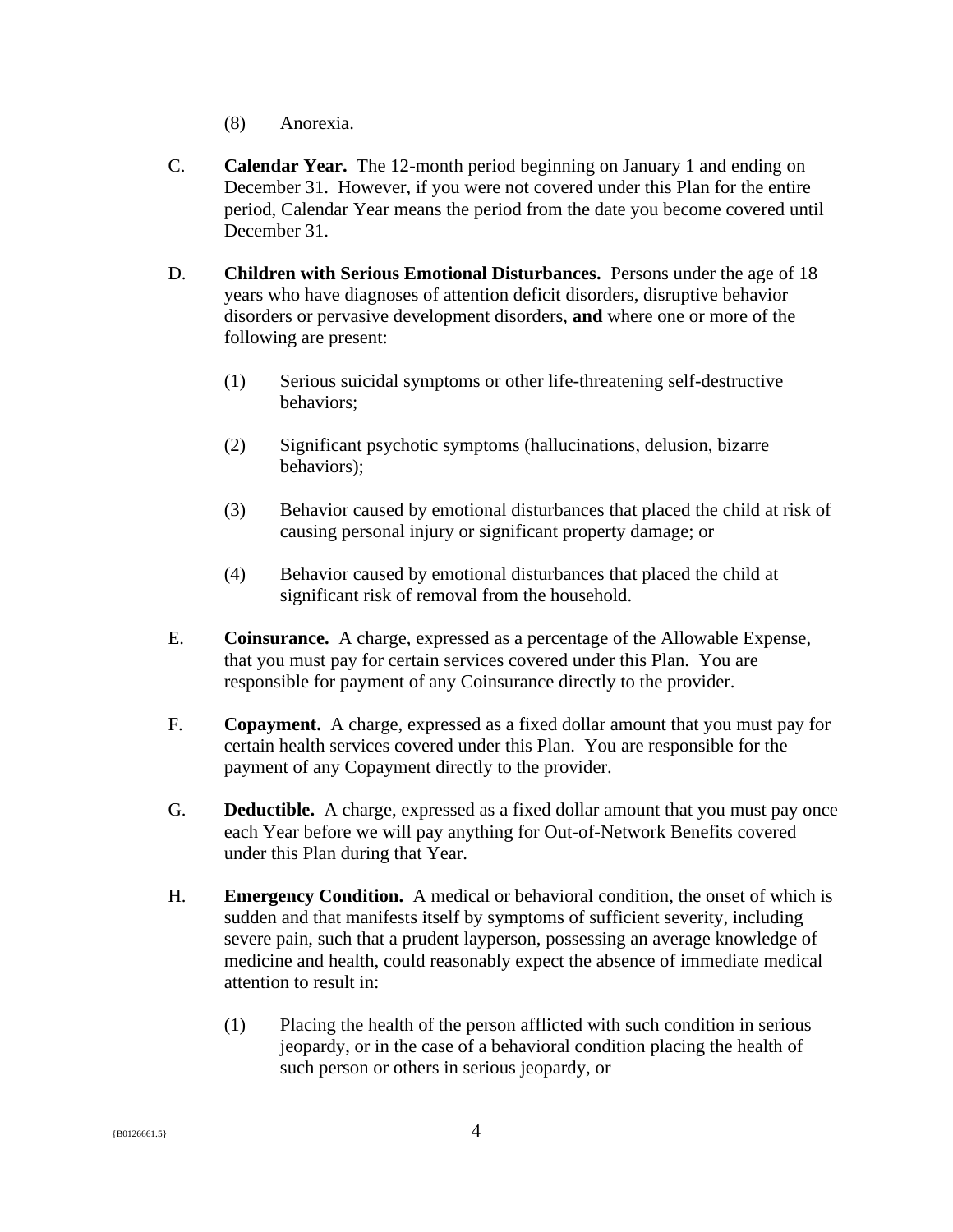- (2) Serious impairment to such person's bodily functions;
- (3) Serious dysfunction of any bodily organ or part of such person; or
- (4) Serious disfigurement of such person.

Examples of medical conditions that we consider to be Emergency Conditions are heart attacks, poisoning and multiple traumas.

Examples of medical conditions that we do not ordinarily consider to be Emergency Conditions are head colds, flu, minor cuts and bruises, muscle strain and hemorrhoids.

- I. **Facility.** A Hospital; ambulatory surgery facility; birthing center; dialysis center; rehabilitation facility; Skilled Nursing Facility, hospice; home health agency or home care services agency; an institutional provider of mental health or chemical dependence and abuse treatment; or other provider. If you receive treatment for chemical dependence or abuse outside of New York State, the Facility must be accredited by the Joint Commission on Accreditation of Healthcare Organizations ("JACHO") to provide a chemical abuse treatment program.
- J. **Gene Therapy.** Gene therapy typically involves replacing a gene that causes a medical problem with one that does not, adding genes to help the body fight or treat disease, or inactivating genes that cause medical problems. The Fund does not cover any charges related to gene therapy, regardless of whether those therapies have received approval from the U.S. Food and Drug Administration (FDA) or are considered experimental or investigational. Examples of gene therapy include, but are not limited to, Zolgensma, Luxterna, and Chimeric Antigen Receptor T-Cell (CAR-T) Therapies such as Kymriah and Yescarta.
- K. **Hospital.** Any short-term acute general hospital facility that is accredited as a hospital and is certified under Medicare. A Hospital is a licensed institution primarily engaged in providing:
	- (1) Inpatient diagnostic and therapeutic services for surgical and medical diagnosis;
	- (2) Treatment and care of injured and sick persons by or under the supervision of physicians; and
	- (3) Twenty-four (24) hour nursing service by or under the supervision of registered nurses.

None of the following are considered Hospitals: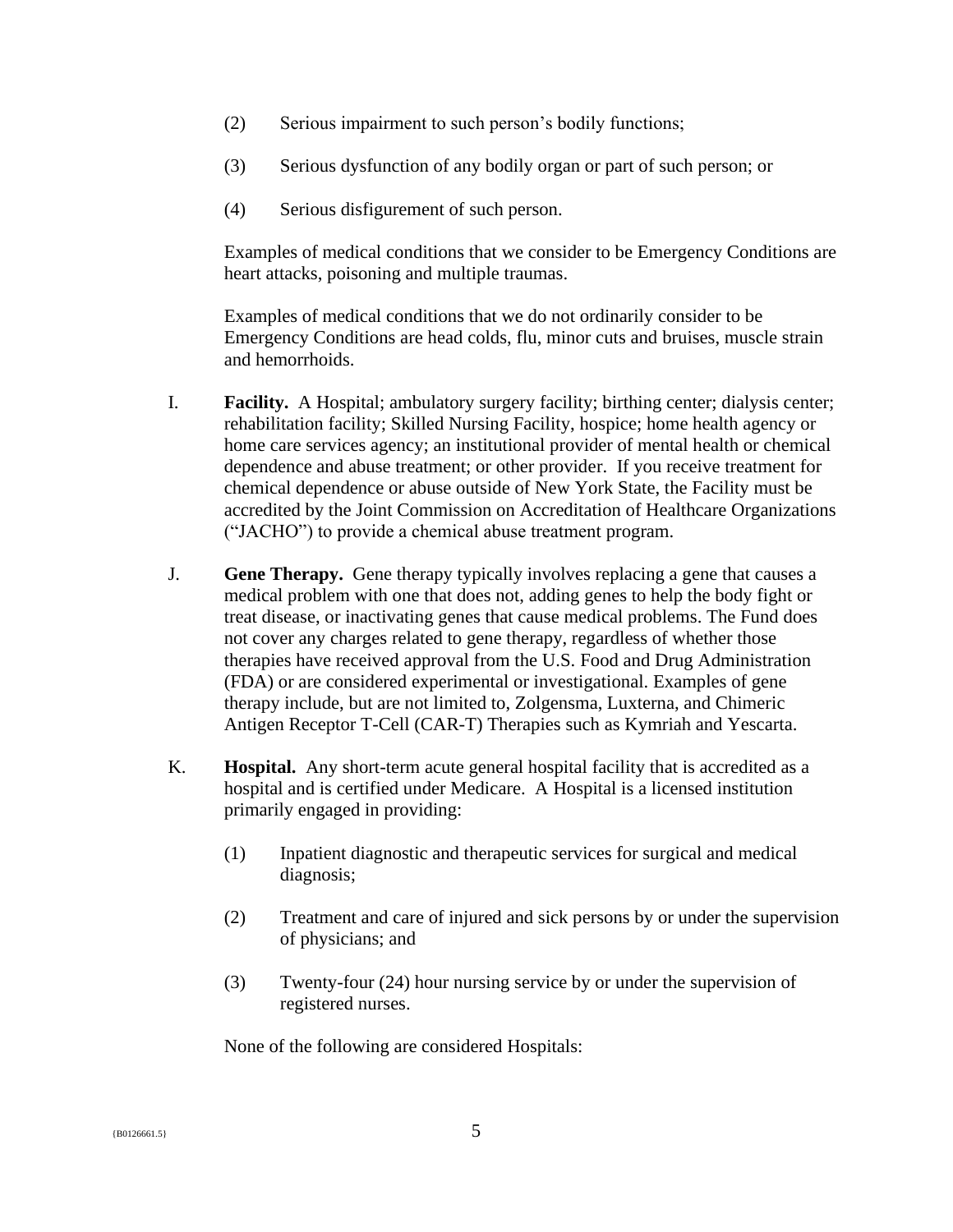- (1) Hospitals for treatment of mental illness. If you are a patient in a separate division or unit of a Hospital dedicated to the treatment of mental illness where the average length of stay is more than 30 days, that separate division or unit is not considered a Hospital;
- (2) Places primarily for nursing care;
- (3) Skilled Nursing Facilities;
- (4) Convalescent homes or similar institutions;
- (5) Institutions primarily for: custodial care; rest; or as domiciles;
- (6) Health resorts; spas; or sanitariums;
- (7) Infirmaries at schools; colleges; or camps;
- (8) Places primarily for the treatment of chemical dependence and abuse; hospice care; or rehabilitation;
- (9) Free standing ambulatory surgical centers.
- L. **In-Network Benefits.** In-Network Benefits are the highest level of coverage available. In-Network Benefits apply when your care is provided by In-Network Providers.
- M. **In-Network Provider.** A facility, Professional Provider or Provider of Additional Health Services that has a provider agreement with a Blue Cross and/or Blue Shield Plan to provide health services to Members.
- N. **Medical Necessity.** See Section 4, page 8.
- O. **Member.** Any Participant or eligible dependent who meets all applicable eligibility requirements and who is covered under this Plan.
- P. **Mental Illness.** A mental, nervous or emotional condition that we determine has treatable behavioral manifestations and that we also determine:
	- (1) Is a clinically significant alteration in thinking, mood or behavior, or a combination thereof; and
	- (2) Substantially or materially impairs your ability to function in one or more major life activities; and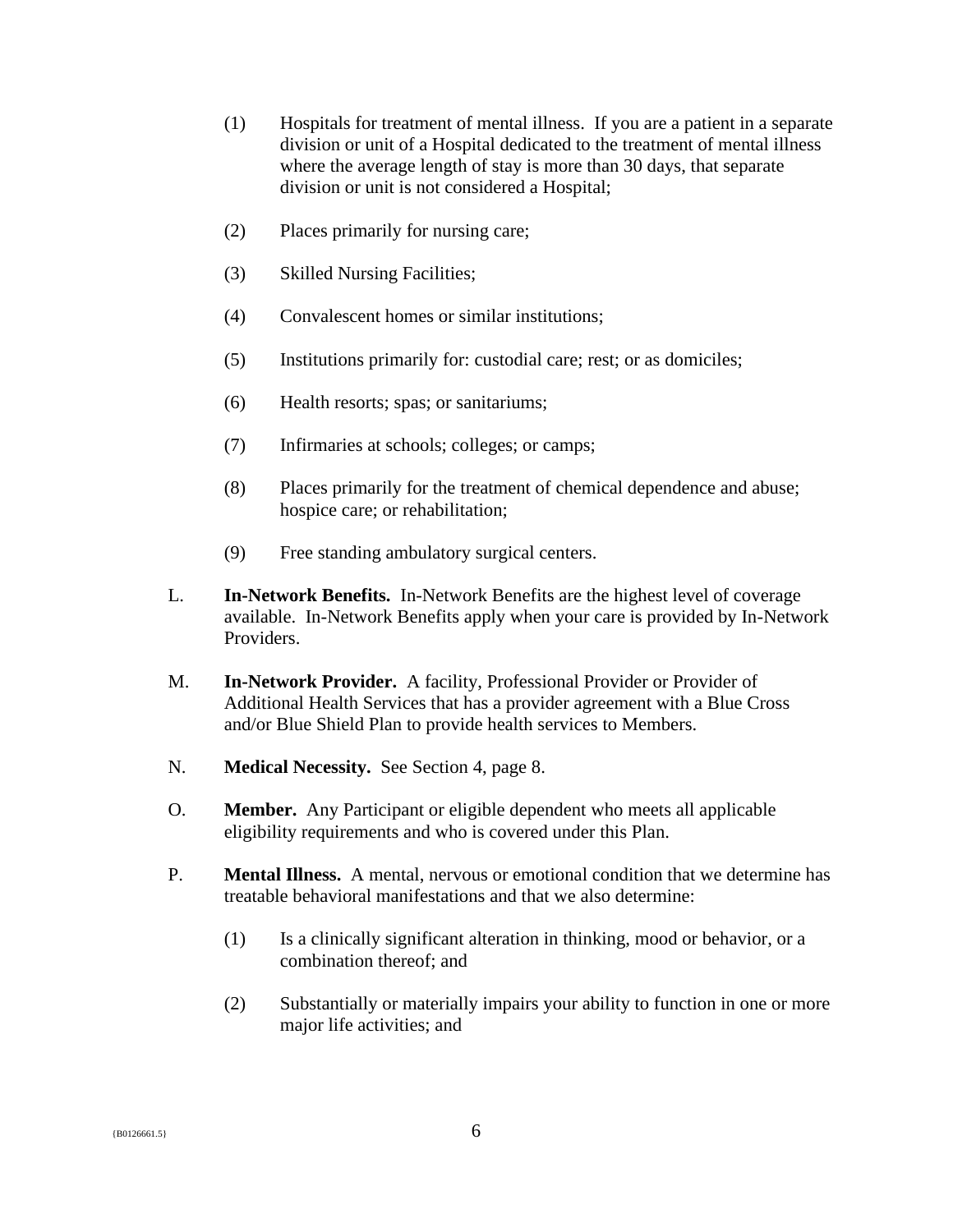- (3) Has been classified as a mental disorder in the current American Psychiatric Association Diagnostic and Statistical Manual of Mental Disorders.
- Q. **Out-of-Network Benefits.** The Out of-Network Benefits portion of this Plan covers health care services described in this Plan when you receive the covered services from an Out-of-Network Provider. When you receive Out-of-Network Benefits, you will incur out-of-pocket expenses. You will be responsible for meeting an annual Deductible and for paying a Coinsurance amount as well as paying any difference between the Allowable Expense and the provider's charge.
- R. **Out-of-Network Provider.** A Facility, Professional Provider or Provider of Additional Health Services that does not have a provider agreement with us or any other Blue Cross and/or Blue Shield Plan to provide health services to Members.
- S. **Plan.** The benefits and provisions described in this document.
- T. **Plan Administrator.** The Plan Administrator is the Board of Trustees of the Fund, who are fiduciaries of the Plan. The Board of Trustees has all discretionary authority to interpret the provisions and control the operation and administration of the Plan.
- U. **Precertification.** The process of reviewing the necessity, appropriateness, location, duration and/or cost efficiency of a health care service before it is rendered.
- V. **Preferred Provider Organization (PPO).** A network of Facilities, Professional Providers and Providers of Additional Health Services that have provider agreements with a Blue Cross and/or Blue Shield Plan to provide health services to Members.
- W. **Professional Provider.** A certified and licensed physician; osteopath; dentist; optometrist; chiropractor; registered psychologist; psychiatrist; social worker; podiatrist; physical therapist; occupational therapist; licensed midwife; speechlanguage pathologist; audiologist; or any other licensed health care provider.
- X. **Provider of Additional Health Services.** A provider of services or supplies covered under this Plan (such as diabetic equipment and supplies, prosthetic devices or durable medical equipment) that is not a Facility or Professional Provider, and that is: licensed or certified according to applicable state law or regulation; approved by the applicable accreditation body, if any; and/or recognized by us for payment under this Plan.
- Y. **Skilled Care.** A service that we determine is furnished by or under the direct supervision of licensed medical personnel to assure the safety of the patient and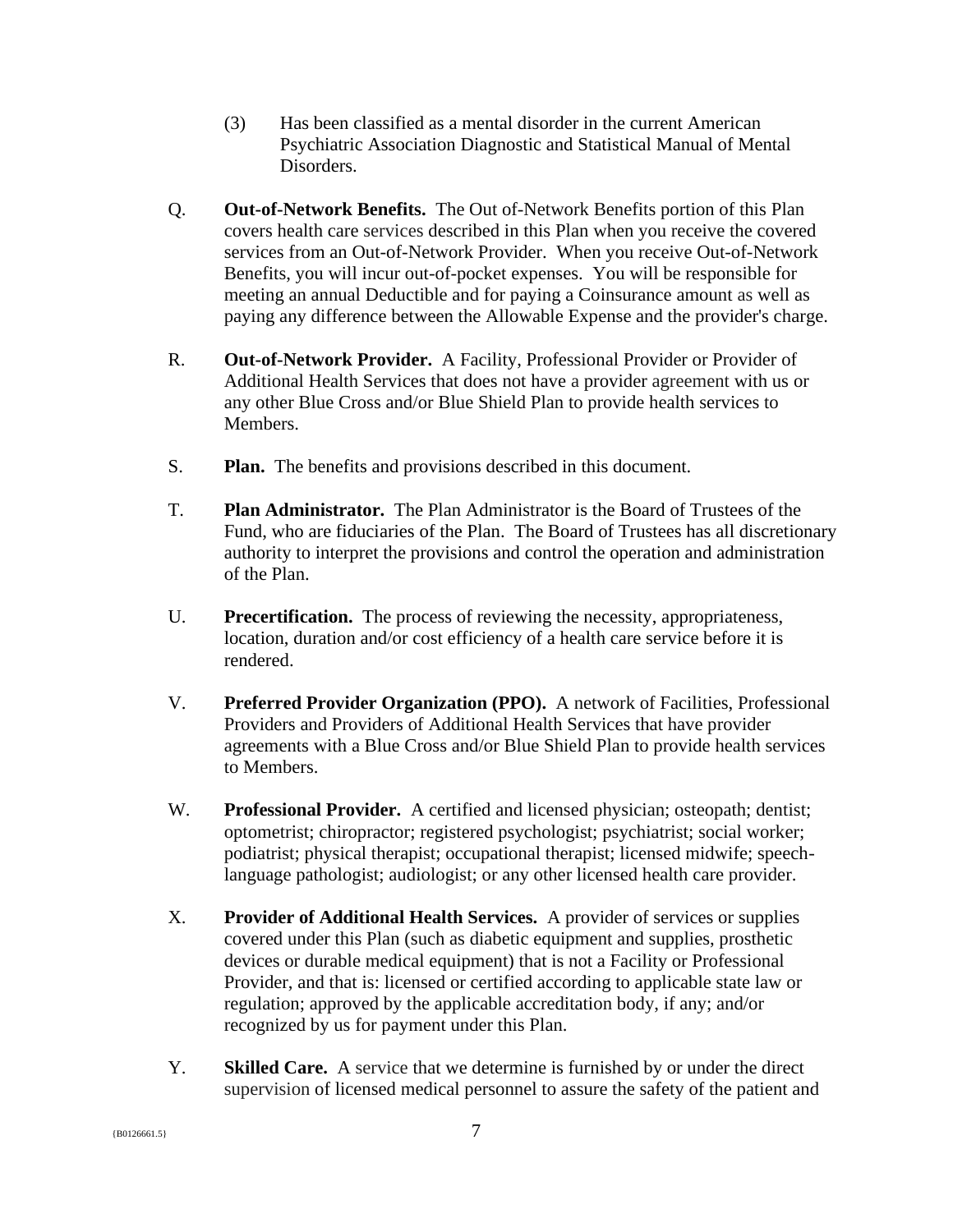achieve the medically desired results as defined by medical guidelines. A service is not considered a skilled service merely because it is performed or supervised by licensed medical personnel. However, it is a service that cannot be safely and adequately self-administered or performed by the average non-medical person without the supervision of such personnel.

- Z. **Skilled Nursing Facility.** A facility accredited as a Skilled Nursing Facility or qualified as a Skilled Nursing Facility under Medicare.
- AA. **Year.** The 12-month period on which the Deductible and Coinsurance and any annual limits under this Plan are based. Unless otherwise indicated, the 12-month period is the Calendar Year as defined above.

#### <span id="page-9-0"></span>**SECTION 4**

#### **MEDICAL NECESSITY AND PRIOR AUTHORIZATION**

1. **Care Must Be Medically Necessary.** The Plan will provide coverage for the covered benefits described in the Booklet as long as the hospitalization, care, service, technology, test, treatment, drug or supply (collectively, "Service") is Medically Necessary. The fact that a provider has furnished, prescribed, ordered, recommended, or approved the Service does not make it Medically Necessary or mean that the Fund must provide coverage for it.

Services will be deemed Medically Necessary only if:

- A. They are clinically appropriate in terms of type, frequency, extent, site and duration, and considered effective for your illness, injury or disease;
- B. They are required for the direct care and treatment or management of that condition;
- C. If not provided, your condition would be adversely affected;
- D. They are provided in accordance with generally-accepted standards of medical practice;
- E. They are not primarily for the convenience of you, your family, the Professional Provider or another provider;
- F. They are not more costly than an alternative service or sequence of services at least as likely to produce equivalent therapeutic or diagnostic results as to the diagnosis or treatment of your illness, injury or disease; and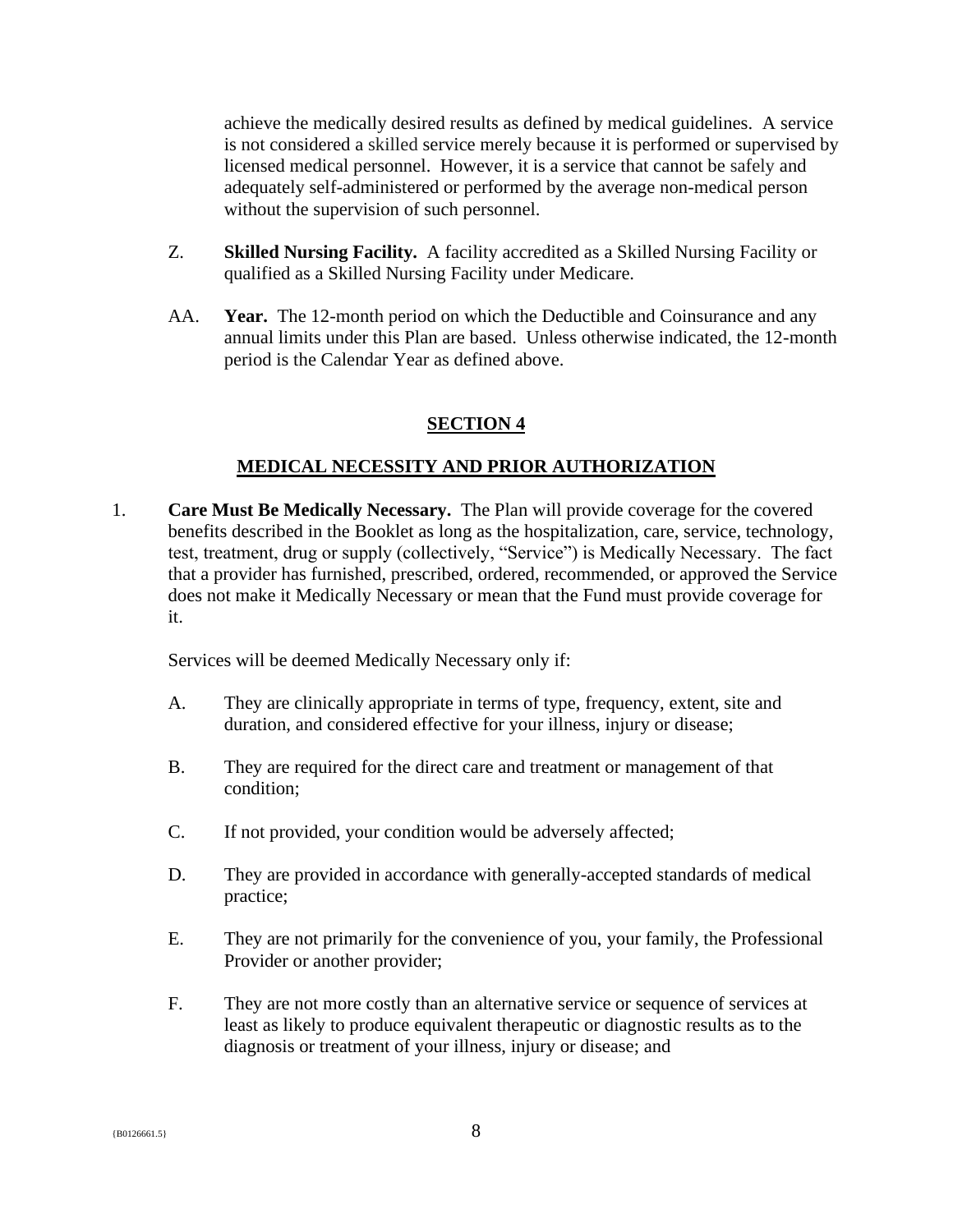- G. When you are an inpatient, your medical symptoms or conditions are such that diagnosis and treatment cannot safely be provided to you in any other setting (e.g., outpatient, physician's office or at home).
- 2. **Service Must Be Approved Standard Treatment.** Except as otherwise required by law, no Service rendered to you will be considered Medically Necessary unless it is determined the Service is consistent with the diagnosis and treatment of your medical condition; generally accepted by the medical profession as approved standard treatment for your medical condition; and considered therapeutic or rehabilitative.
- 3. **Services Subject to Prior Approval.** Prior approval is required before you receive certain services covered under this Plan. The services subject to prior approval are:
	- A. all services relating to organ and tissue transplants;
	- B. all In-Network benefits and Out-of-Network Benefits for inpatient admissions, including maternity admissions;
	- C. all Skilled Nursing Facility admissions;
	- D. all Home Care services.
- 4. **Prior Approval Procedure.** Members who seek coverage for the services listed in Paragraph 3 above must call Excellus at the number indicated on their identification card to have the care pre-approved. We request that you call at least seven days prior to a planned inpatient admissions.

If you are hospitalized in cases of an Emergency Condition involving any of these services, you should call Excellus within 24 hours after your admission or as soon thereafter as reasonably possible. However, you must call us as soon as it is reasonably possible in order for any follow-up care to be covered. The availability of an organ for transplantation resulting in the necessity for an immediate admission for implantation shall be considered an Emergency Condition for purposes of this paragraph.

After receiving a request for approval, Excellus will review the reasons for your planned treatment and determine if benefits are available. Excellus will notify you and your Professional Provider of its decision by telephone and in writing within three business days of receipt of all necessary information. If your treatment involves continued or extended health care services, or additional services for a course of continued treatment, Excellus will notify you and your Professional Provider within one business day of receipt of all necessary information.

5. **Failure to Seek Approval.** If you fail to seek prior approval for benefits subject to this Section, the Plan will pay an amount \$500 less than it would otherwise have paid for the care, or the Plan will pay only 50% of the amount that would otherwise have been paid for the care, whichever results in a greater benefit for you. You must pay the remaining charges.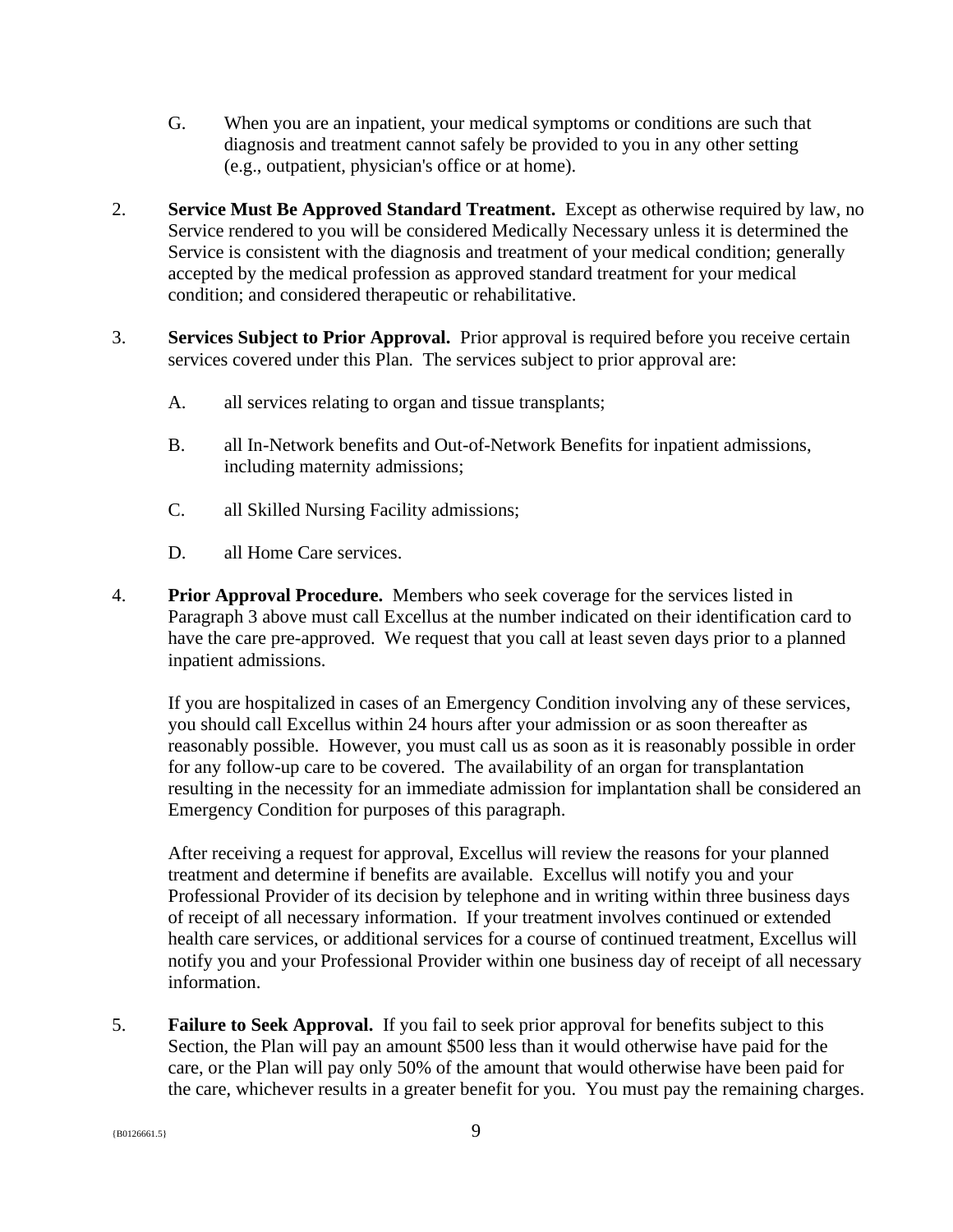The Plan will pay the amount specified above only if it is determined that the care was Medically Necessary even though you did not seek prior approval. If it determined, in sole judgment of the Plan Administrator, that the services were not Medically Necessary, you will be responsible for paying the entire charge for the service.

6. **Courtesy Authorization**. While not required prior to receiving the services, you may ask your physician to contact Excellus to confirm that a certain procedure or service will be covered by the Plan. For example, prior to undergoing a PET scan, you may request your physician to contact Excellus to determine whether it is covered as medically necessary.

## <span id="page-11-0"></span>**SECTION 5**

## **COST SHARING EXPENSES**

- 1. **Copayments.** The copayments you must pay for covered services when you are entitled to In-Network Benefits are set forth in the Schedule of Benefits attached as Appendix A.
- 2. **Deductible.** The individual deductible applies separately to each covered person. The family deductible applies collectively to all covered persons in the same family. Once the family deductible is satisfied, no further deductible will be applied for any covered family member during the remainder of that year. The annual individual and family deductible amounts are shown in the Schedule of Benefits attached as Appendix A.
- 3. **Coinsurance.** Except where stated otherwise, after you have satisfied the annual Deductible described above, you will be responsible for a percentage of the Allowable Expense. The Coinsurance amounts you must pay are set forth in the Schedule of Benefits attached as Appendix A.
- 4. **Additional Payments for Out-of-Network Benefits.** When you receive covered services from an Out-of-Network Provider, in addition to the Coinsurance and the annual Deductible described above, you must also pay the amount, if any, by which the provider's actual charge exceeds the Allowable Expense. This means that the total of our coverage and your Deductible and Coinsurance may be less than the provider's actual charge.
- 5. **Out-of-Pocket Maximum.** An out-of-pocket maximum is the maximum amount of coinsurance payable for covered expenses each covered individual must pay during a year, excluding the Deductible and Copayments. When the Out-of-Pocket Maximum is reached, the Plan will pay 100% of additional covered expenses for the remainder of that year. The annual Out of Pocket Maximum is shown on the Schedule of Benefits attached as Appendix A.

## **SECTION 6**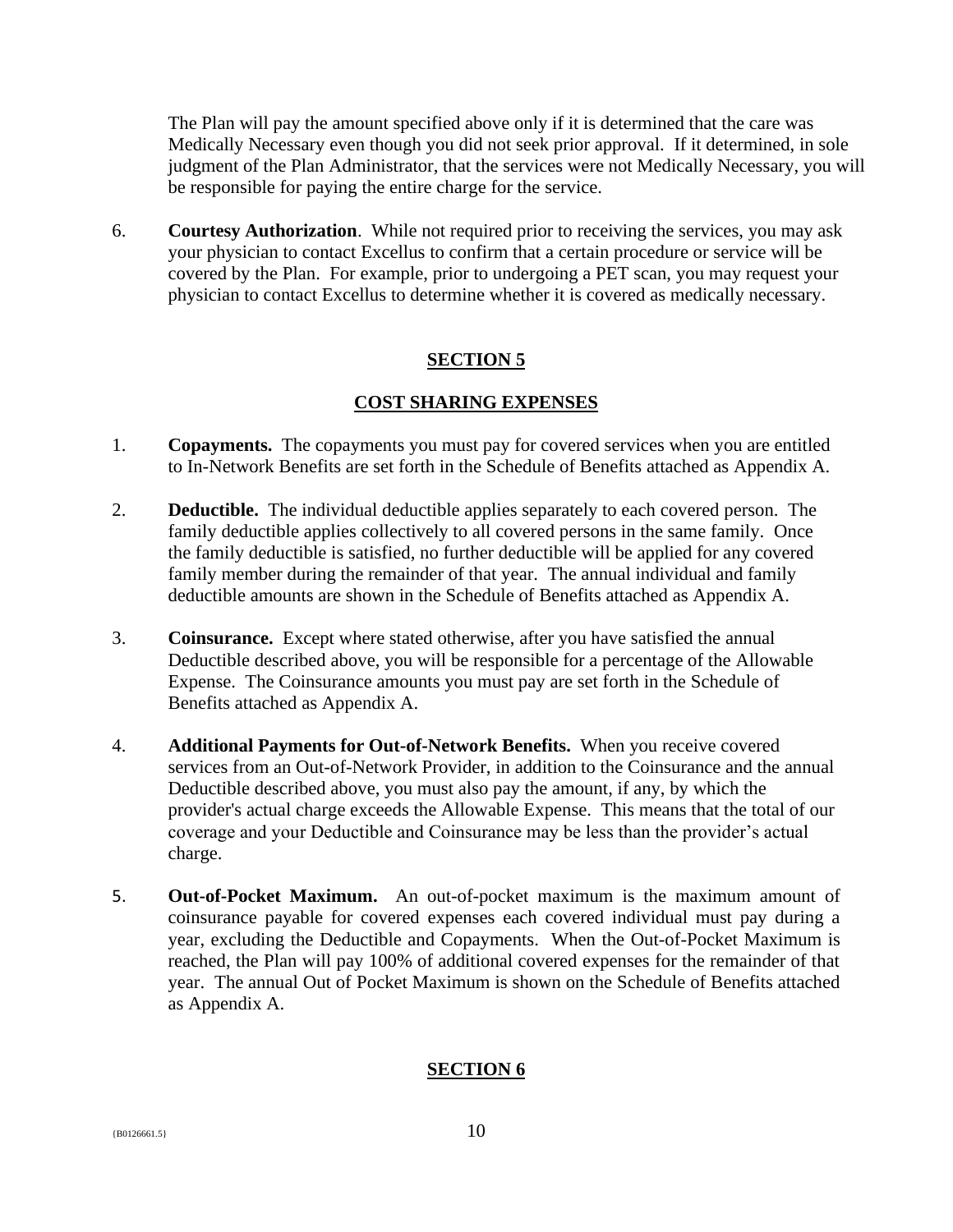#### <span id="page-12-0"></span>**INPATIENT CARE**

- 1. **In A Facility.** If you are a registered bed patient in a Facility, the Plan will provide coverage for most of the services provided by the Facility, subject to the conditions and limitations in Paragraph 3 below. The services must be given to you by an employee of the Facility; the Facility must bill for the services; and the Facility must retain the money collected for the services.
- 2. **Services Not Covered.** We will not provide coverage for:
	- A. Additional charges for special duty nurses;
	- B. Private room, unless we determine that it is Medically Necessary for you to occupy a private room or the Facility has no semi-private rooms. If you occupy a private room in a Facility, and we determine that a private room is not Medically Necessary or that the Facility does have semi-private rooms, our coverage will be based upon the Facility's maximum semi-private room charge. You will have to pay the difference between that charge and the charge for the private room;
	- C. Blood, except we will provide coverage for blood required for the treatment of hemophilia. However, we will provide coverage for blood and blood products when participation in a voluntary blood replacement program is not available to you;
	- D. Non-medical items, such as telephone or television rental;
	- E. Medications, supplies, and equipment which you take home from the Facility; or
	- F. Custodial care.
- 3. **Conditions for Inpatient Care.** Inpatient Facility care is subject to the following conditions:
	- A. **Inpatient Hospital Care.** We will provide coverage when you are required to stay in a Hospital for acute medical or surgical care and are not admitted to the hospital for mental health care or for diagnosis and treatment of chemical dependence and/or abuse. We will provide coverage for any day on which it is Medically Necessary for you to receive inpatient care.
	- B. **Mental Health Care.** We will provide coverage for diagnosis and treatment of Mental Illness in a hospital as defined by subdivision ten of section 1.03 of the New York Mental Hygiene Law. The term "active treatment" means treatment furnished in conjunction with inpatient confinement for mental, nervous or emotional disorders or ailments that meets standards prescribed pursuant to the regulations of the Commissioner of Mental Health.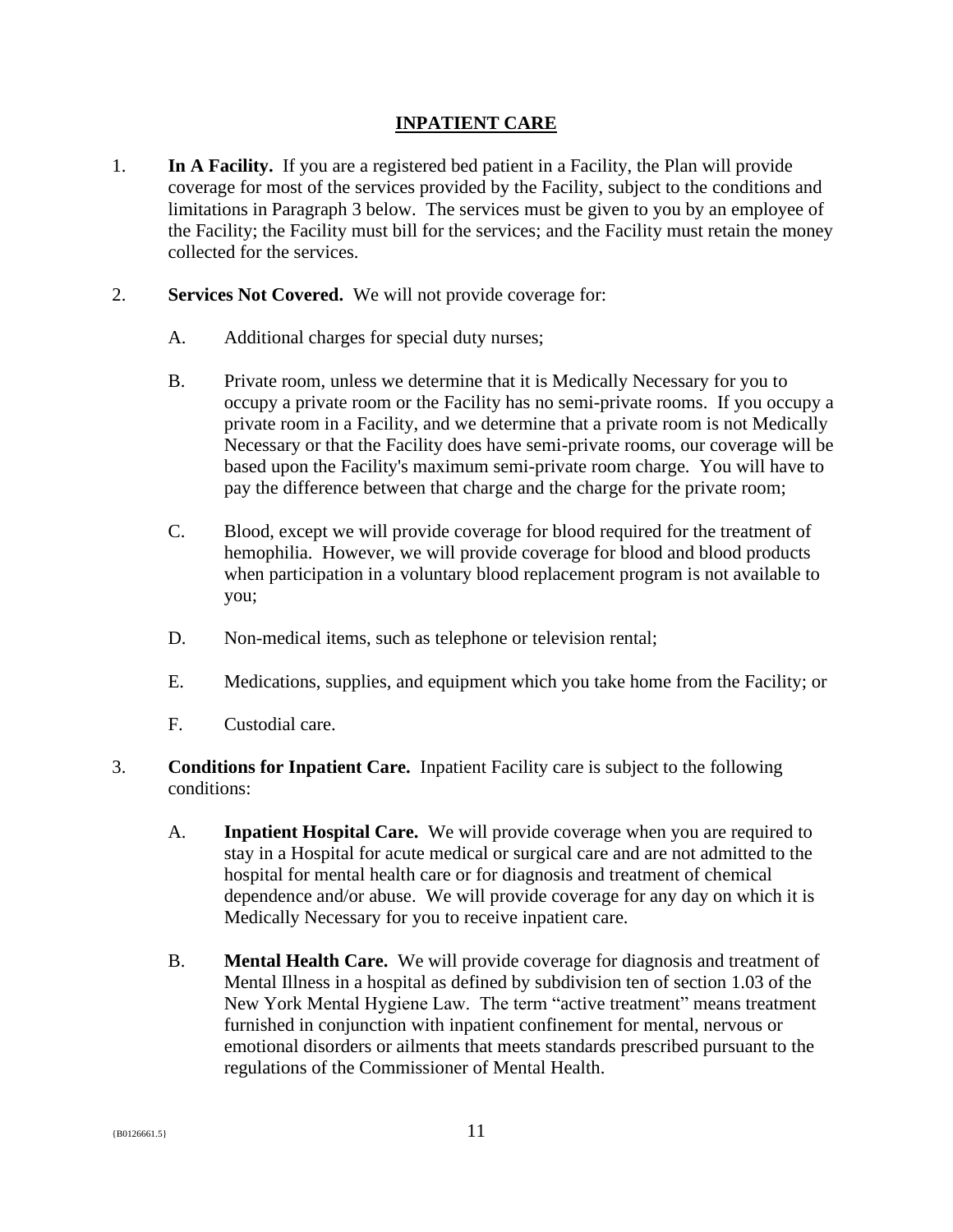We will also provide coverage for care in a licensed partial hospitalization program. A partial hospitalization program is an ambulatory treatment program that provides a medically supervised alternative to inpatient treatment.

The coverage described above includes benefits for Biologically-Based Mental Illness and for Children with Serious Emotional Disturbances

- C. **Inpatient Detoxification.** We will provide coverage for active treatment for detoxification needed because of chemical dependence. This coverage is available only for services rendered in and billed by:
	- (1) A Facility in New York State which is certified by the Office of Alcoholism and Substance Abuse Services;
	- (2) A program we recognize as a chemical dependence and abuse treatment program; or
	- (3) A Facility in another state that we recognize is approved as an alcoholism or chemical dependence and abuse treatment program and meets the appropriate state licensing. If a government hospital meets these criteria, services rendered there will be covered unless no charge would have been made in the absence of coverage under this Plan.
- D. **Skilled Nursing Facility.** We will provide coverage for care in a Skilled Nursing Facility if we determine that hospitalization would otherwise be Medically Necessary for the care of your condition, illness or injury.
- E. **Physical Rehabilitation.** We will provide coverage for comprehensive physical medicine and rehabilitation (chemical dependence and abuse programs are excluded) for a condition that in the judgment of your Professional Provider can reasonably be expected to result in significant improvement within a relatively short period of time.
- F. **Inpatient Chemical Dependence and Abuse Rehabilitation.** We will provide coverage for the diagnosis and active treatment for rehabilitation of chemical dependence and abuse. We will provide covered services for a 24-hour live-in program of services in a Facility that is a Plan-approved provider for the active rehabilitation and treatment of chemical abuse. The program is non-medical and provides rehabilitation and treatment for chemical abuse or dependence in a controlled environment. We will not provide benefits for care in a nontherapeutic residential facility.
- 4. **Maternity Care**. We will provide coverage for inpatient maternity care in a Hospital for the mother, and inpatient newborn care in a Hospital for the infant, if covered under this Plan, for at least 48 hours following a normal delivery and at least 96 hours following a caesarean section delivery, regardless of whether such care is Medically Necessary. The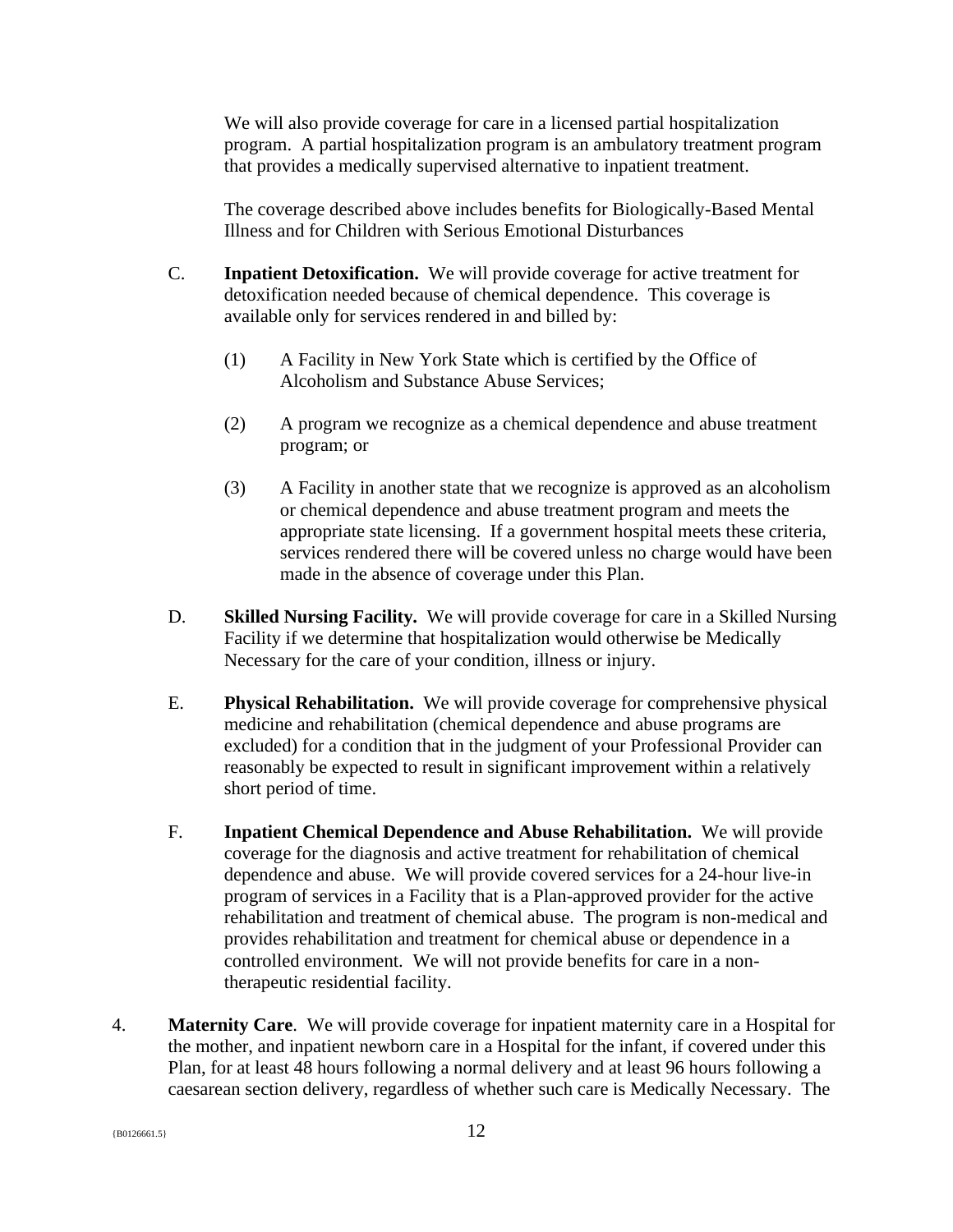care provided shall include parent education, assistance and training in breast or bottlefeeding, and the performance of any necessary maternal and newborn clinical assessments. We will also provide coverage for any additional days of such care that we determine are Medically Necessary. In the event the mother elects to leave the Hospital and requests a home care visit before the end of the 48-hour or 96-hour minimum coverage period, we will provide coverage of the home care visit furnished by a home care agency. The home care visit will be provided within 24 hours after the mother's discharge, or the time of the mother's request, whichever is later. Our coverage of this home care visit shall not be subject to any Copayment amounts, or any Coinsurance or Deductible amounts.

- 5. **Mastectomy Care.** Our coverage of inpatient Hospital care includes coverage of an inpatient Hospital stay following a lymph node dissection, lumpectomy, or mastectomy for the treatment of breast cancer. The length of stay will be determined by you and your Professional Provider. We will also provide coverage for prostheses and treatment of physical complications of the mastectomy, including lymphedemas.
- 6. **Internal Prosthetic Devices.** Our coverage for inpatient Hospital care includes coverage for internal prostheses that are surgically implanted and Medically Necessary for anatomical repair or reconstructive purposes. Internal prosthetic devices are designed to replace all or part of a permanently inoperative, absent or malfunctioning body organ. Examples of internal prosthetic devices include pacemakers, implanted cataract lenses and surgically implanted hardware necessary for joint repair or reconstruction.
- 7. **Observation Stay.** We will provide coverage for observation services for up to 23 hours observation. Services are: furnished in the outpatient department of a Facility; and are in lieu an inpatient admission. The services include: use of a bed and periodic monitoring by nursing or other licensed staff that is reasonable and necessary to evaluate the patient's condition or determine the need for an inpatient admission.

## <span id="page-14-0"></span>**SECTION 7**

## **OUTPATIENT CARE**

We will provide coverage for the same services we would cover if you were an inpatient in connection with the care described below when given to you in the outpatient department of a Facility. As in the case of inpatient care, the service must be given by an employee of the Facility; the Facility must bill for the service; and the Facility must retain the money collected for the service.

- 1. **Care In Connection With Surgery.** We will only provide coverage if we determine that it was Medically Necessary to use the Facility to perform the surgery.
- 2. **Pre-Admission Testing.** We will provide coverage for tests ordered by a physician which are given to you as a preliminary to your admission to the Facility as a registered

 ${13}$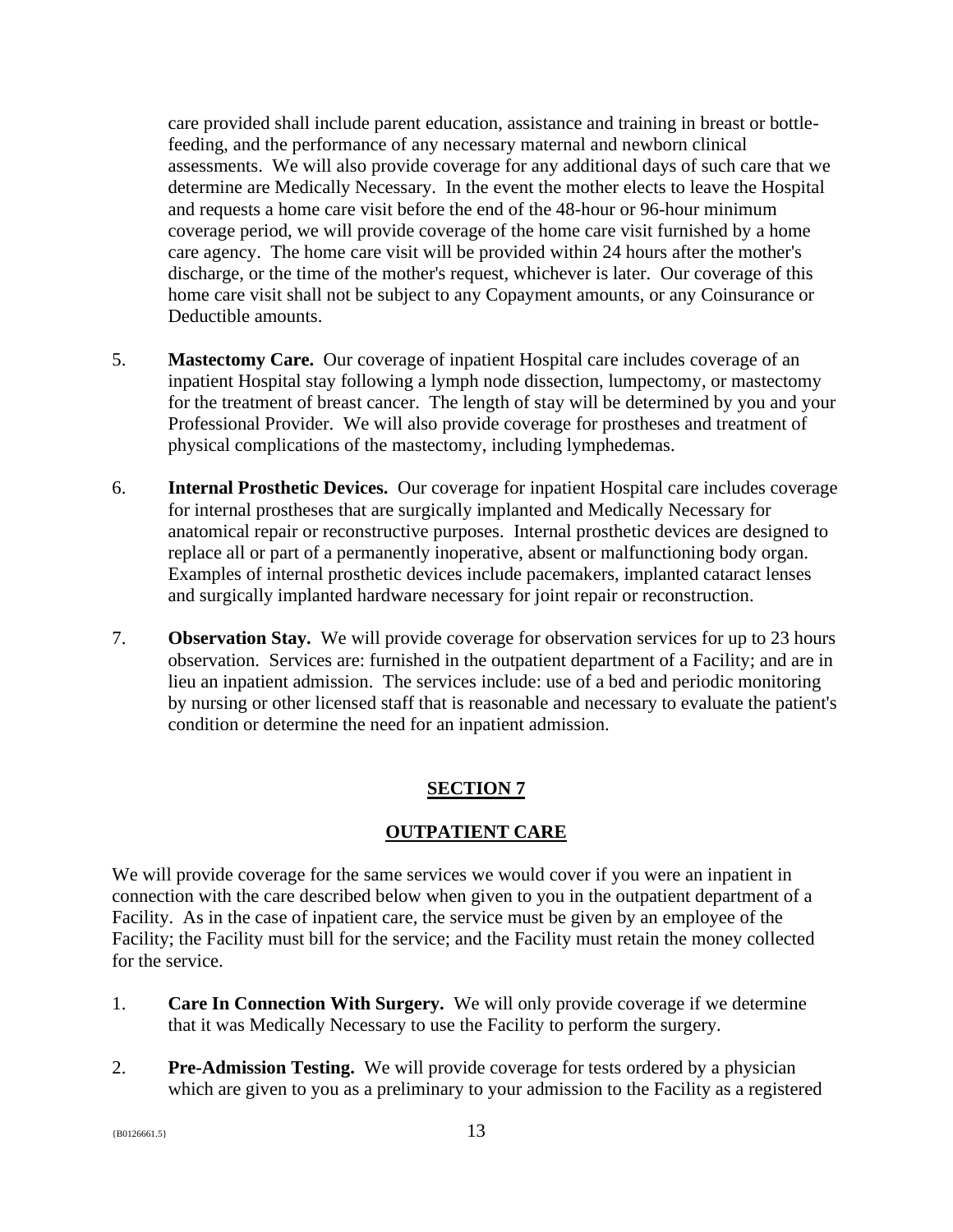bed patient for surgery if all of the following conditions are met:

- A. They are necessary for and consistent with the diagnosis and treatment of the condition for which surgery is to be performed;
- B. A reservation has been made for the Facility bed and/or the operating room before the tests are given;
- C. You are physically present at the Facility when these tests are given; and
- D. Surgery actually takes place within seven days after the tests are given.
- 3. **Diagnostic Imaging.** We will provide coverage for diagnostic imaging procedures, including x-rays, ultrasound, computerized axial tomography ("CAT") and positron emission tomography ("PET") scans and magnetic resonance imaging ("MRI") procedures.
- 4. **Laboratory And Pathology Services.** We will provide coverage for diagnostic and routine laboratory and pathology services.
- 5. **Radiation Therapy.** We will provide coverage for radiation therapy.
- 6. **Chemotherapy.** We will provide coverage for chemotherapy.
- 7. **Dialysis.** We will provide coverage for dialysis treatments of an acute or chronic kidney ailment.
- 8. **Mental Health Care**. We will provide benefits for diagnosis and treatment of Mental Illnesses.

The coverage described above includes benefits for Biologically-Based Mental Illness and for Children with Serious Emotional Disturbances

9. **Chemical Dependency**. We will provide coverage for outpatient visits for the diagnosis and treatment of chemical dependence. Each individual visit must consist of at least one of the following: individual or group chemical dependence counseling; activity therapy; family therapy; and diagnostic evaluations by a Professional Provider to determine the nature and extent of your illness or disability. We will not provide coverage for visits that consist primarily of participation in programs of a social, recreational or companionship nature. Family therapy consists of visits that include members of your family in order for your family to understand the illness of another family member and play a meaningful role in the family member's recovery. Our coverage of a family visit will be the same regardless of the number of family members who attend the family visit. The family therapy visits may only be used by people who are covered under this Plan.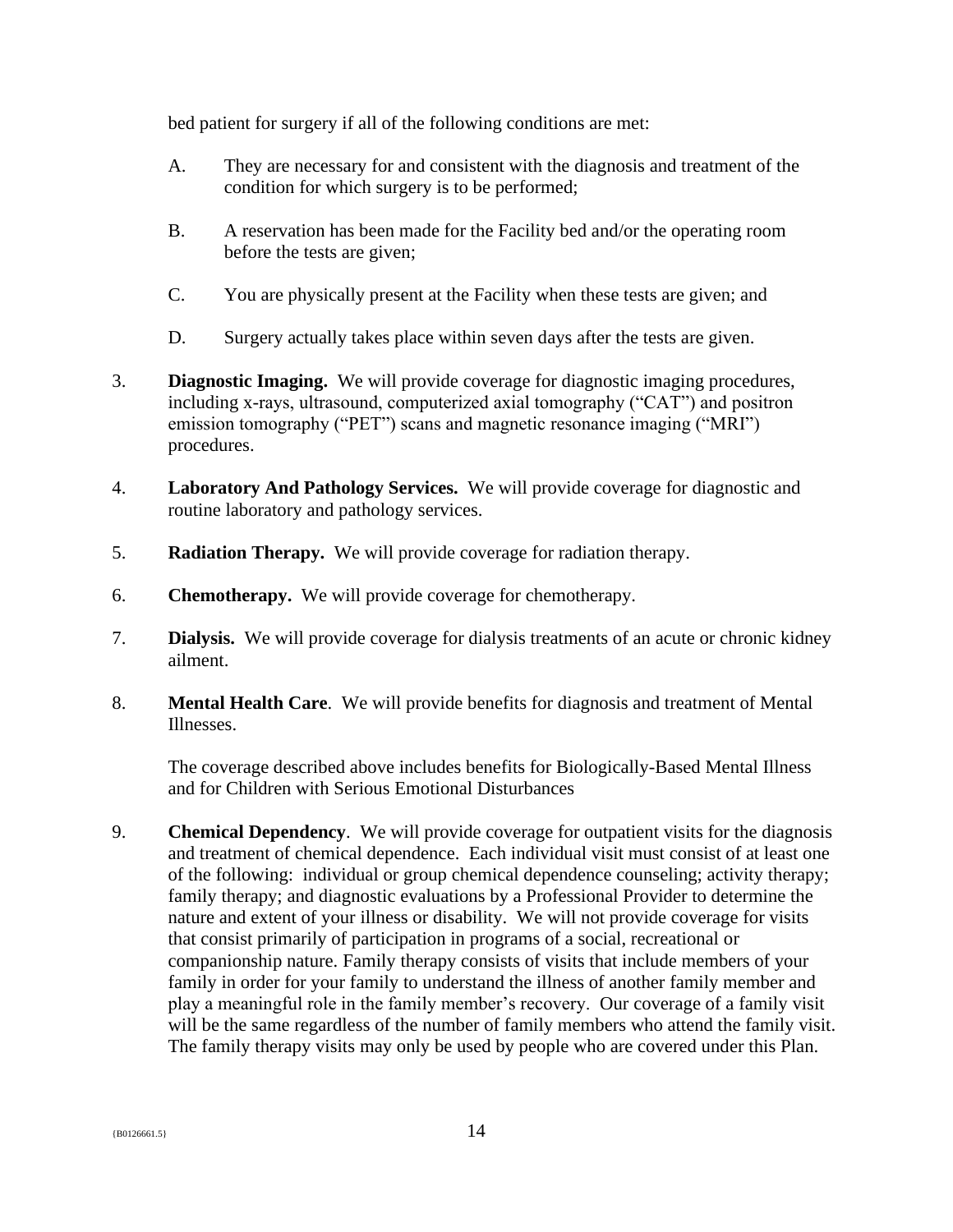- 10. **Covered Therapies**. We will provide coverage for related rehabilitative physical therapy and physical, occupational and speech therapy when services are rendered by a licensed physical therapist, occupational therapist or speech language pathologist or audiologist and when we determine that your condition is subject to significant clinical improvement through relatively short-term therapy.
- 11. **Pulmonary Rehabilitation**. We will provide coverage for Medically Necessary patient assessment and formal training and education phases of pulmonary rehabilitation programs. Services must be rendered by an approved pulmonary rehabilitation program provider and recommended by the Member's cardiologist or Professional Provider.
- 12. **Cardiac Rehabilitation**. We will provide coverage for Medically Necessary cardiac rehabilitation programs. Services must be rendered by an approved cardiac rehabilitation program provider and recommended by the Member's cardiologist or Professional Provider.
- 13. **Injectable Drug Copayments**. When drugs are administered by injection during the course of an outpatient visit covered under this section, you are responsible for a Copayment for the drug(s). The drug Copayment is in addition to the Copayment, if any, that applies to the outpatient visit.
- 14. **Telemedicine Program.** Participants and their eligible dependents enrolled in the Medical Benefits Plan may utilize the Excellus BlueCross BlueShield Telemedicine Program for appropriate covered services. The Program provides on-demand or by appointment doctor visits by telephone or web-based video with participating physicians for non-emergency medical conditions. Physician specialties include primary care, pediatrics, and family medicine. The Telemedicine Program can be accessed 24 hours a day, 7 days a week.As a participant, you will receive information regarding how to register for the Program and, once registered, how to utilize the Program. You will not be charged for a Telemedicine visit under this Program for covered services so long as you are registered, and the vendor is able to confirm your coverage at the point of service. For more information, please contact the Fund Office.

# <span id="page-16-0"></span>**SECTION 8**

## **HOME CARE**

1. **Type of Home Care Provider**. We will provide coverage for home care visits given by a certified home health agency or licensed home care services agency if your Professional Provider determines that the visits are Medically Necessary.

If operating outside of New York State, the home health agency or home care services agency must be qualified by Medicare.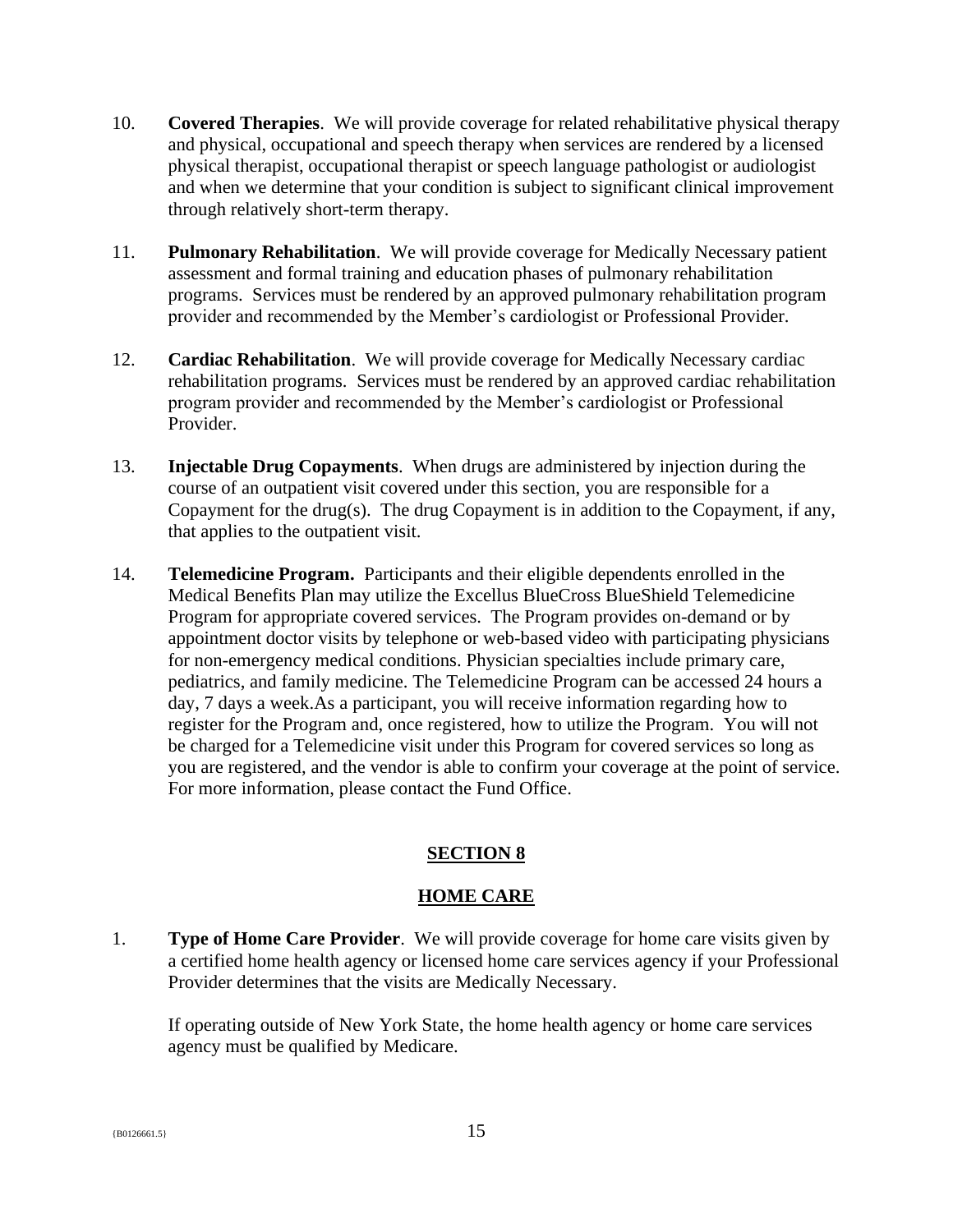- 2. **Eligibility for Home Care**.We will provide coverage for home care only if all the following conditions are met:
	- A. A treatment plan is established and approved in writing by your Professional Provider;
	- B. You apply to the home care provider through your Professional Provider with supporting evidence of your need and eligibility for the care; and
	- C. The home care is related to an illness or injury for which you were hospitalized or for which you would have been hospitalized or confined in a nursing facility. The care must be Medically Necessary at a skilled or acute level of care.

You will not be entitled to coverage of any home care after the date we determine that you no longer need such services.

- 3. **Home Care Services Covered**. Home care will consist of one or more of the following:
	- A. Part-time or intermittent home nursing care by or under the supervision of a registered professional nurse;
	- B. Part-time or intermittent home health aide services, that consist primarily of direct care rendered to you;
	- C. Physical, occupational or speech therapy provided by the home health agency or home care services agency; and
	- D. Medical supplies, drugs and medications prescribed by your physician, laboratory services, durable medical equipment and infusion therapy, when provided by or on behalf of the home health agency or home care services agency, but only to the extent such items would have been covered under this Plan if you were an inpatient in a Hospital or Skilled Nursing Facility.

For purposes of this paragraph, "part-time or intermittent" means no more than 35 hours per week.

- 4. **Failure to Comply with Treatment Plan**. If you fail or are unable to comply with the home care treatment plan, we will terminate benefits for that plan of care.
- 5. **Number of Visits**. We will provide coverage beginning with the first day on which care is provided.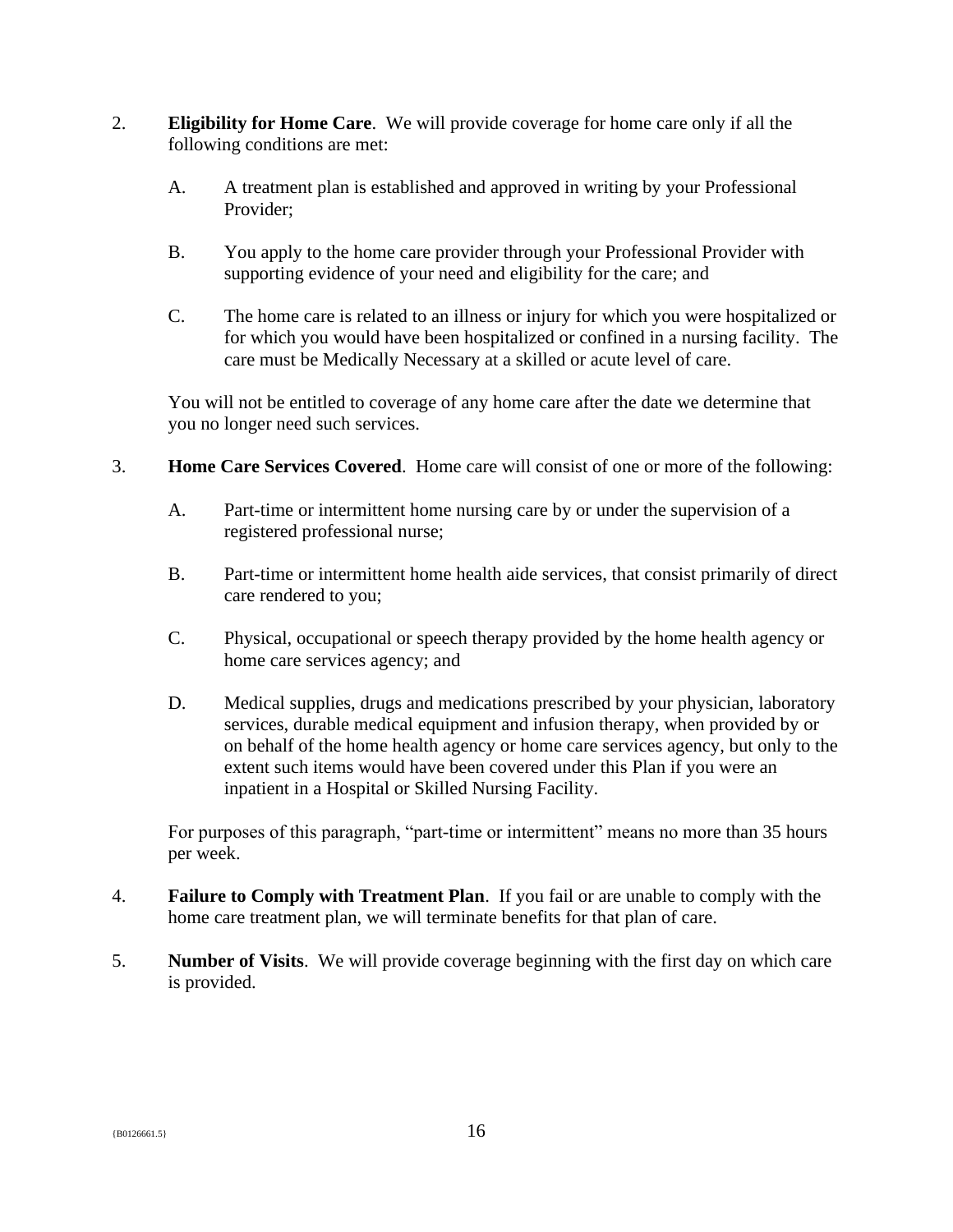#### <span id="page-18-0"></span>**SECTION 9**

#### **HOSPICE CARE**

- 1. **Eligibility for Benefits**. In order to receive these benefits, which are non-aggressive services provided to maintain the comfort, quality and dignity of life to the terminally ill patient, you must meet the following conditions:
	- A. The attending physician estimates your life expectancy to be six months or less.
	- B. Palliative care (pain control and symptom relief), rather than curative care, is considered most appropriate.
- 2. **Hospice Organizations**. In New York State we will provide coverage only for hospice care provided by a hospice organization that has an operating certificate issued by the New York State Department of Health. If the hospice care is provided outside of New York State, the hospice organization must have an operating certificate issued under criteria similar to those used in New York by a state agency in the state where the hospice care is provided, or it must be approved by Medicare.
- 3. **Hospice Care Benefits**. We will provide coverage for the following services when provided by a hospice:
	- A. Bed patient care provided by the hospice organization either in a designated hospice unit or in a regular hospital bed;
	- B. Day care services provided by the hospice organization;
	- C. Home care and outpatient services which are provided and billed through the hospice. The services may include at least the following:
		- (1) Intermittent nursing care by an R.N., L.P.N., or home health aide;
		- (2) Physical therapy;
		- (3) Speech therapy;
		- (4) Occupational therapy;
		- (5) Respiratory therapy;
		- (6) Social services;
		- (7) Nutritional services;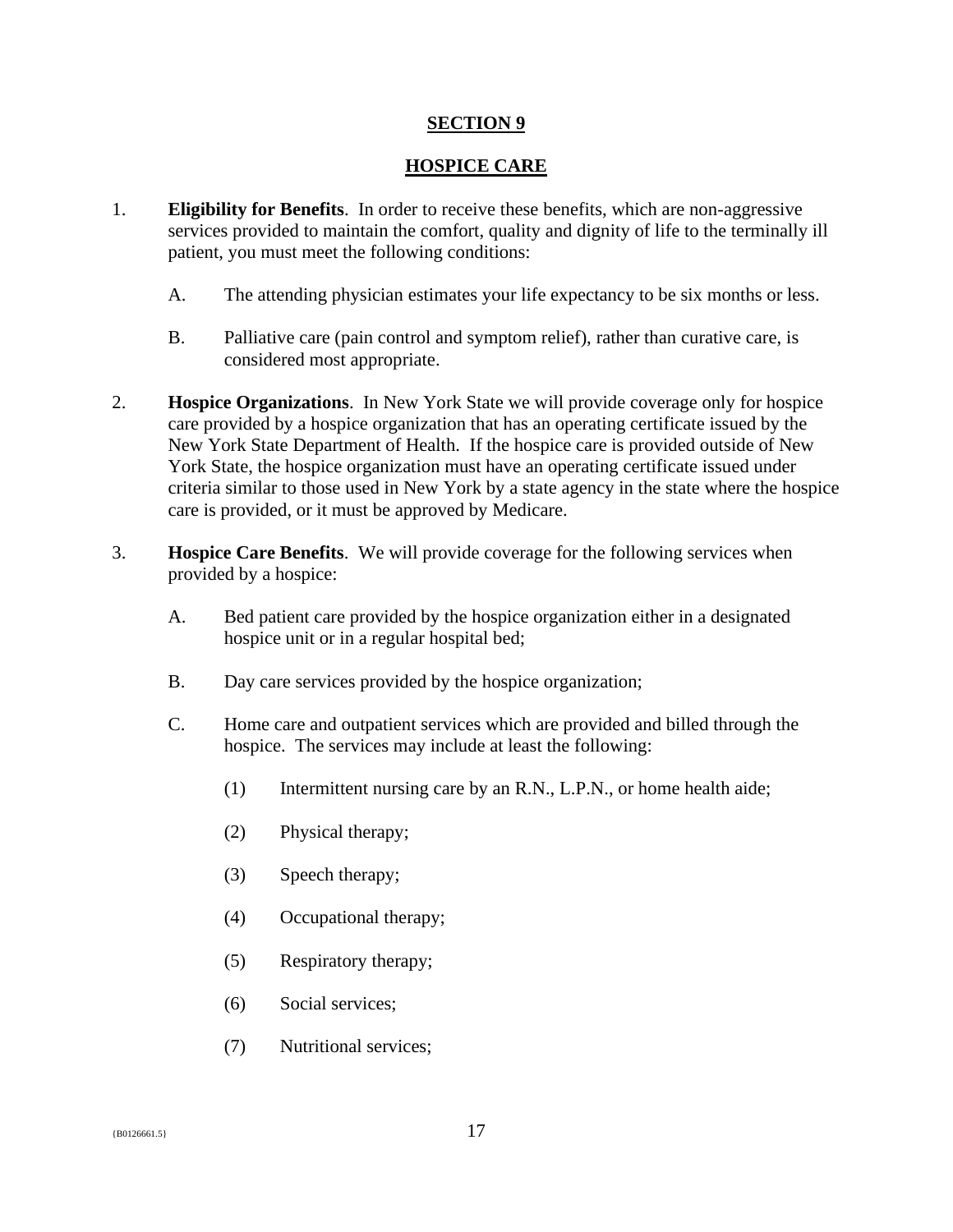- (8) Laboratory examinations, x-rays, chemotherapy and radiation therapy when required for control of symptoms;
- (9) Medical supplies;
- (10) Drugs and medications that require a prescription by a physician and which are considered approved under the U.S. Pharmacopoeia and/or National Formulary. We will not provide coverage when the drug or medication is of an experimental nature;
- (11) Durable medical equipment; and
- (12) Bereavement services provided to your family during illness, and until one year after death.
- D. Medical care provided by a physician.
- 4. **Number of Visits**. We will provide coverage for unlimited days of hospice care, beginning with the first day on which care is provided. Each day you receive care from or through the hospice counts as a day of hospice care. We will also provide coverage for up to five visits for bereavement counseling services to your family, either before or after your death.

#### <span id="page-19-0"></span>**SECTION 10**

## **PROFESSIONAL SERVICES**

We will provide coverage for the services of Professional Providers as described below.

1. **Surgery**. Surgery includes operative procedures for the treatment of disease or injury. It includes any pre and post-operative care usually rendered in connection with such procedures. Pre-operative care includes pre-operative examinations that result in a decision to operate. Surgery also includes endoscopic procedures and the care of fractures and dislocations of bones.

We will also provide coverage for surgical services including all stages of reconstructive surgery on a breast on which a mastectomy has been performed. We will also provide coverage for reconstructive surgical procedures on the other breast to produce a symmetrical appearance. We will also provide coverage for prostheses and treatment of physical complications of a mastectomy, including lymphedemas. Coverage will be provided for all such services rendered in the manner determined appropriate by you and your Professional Provider.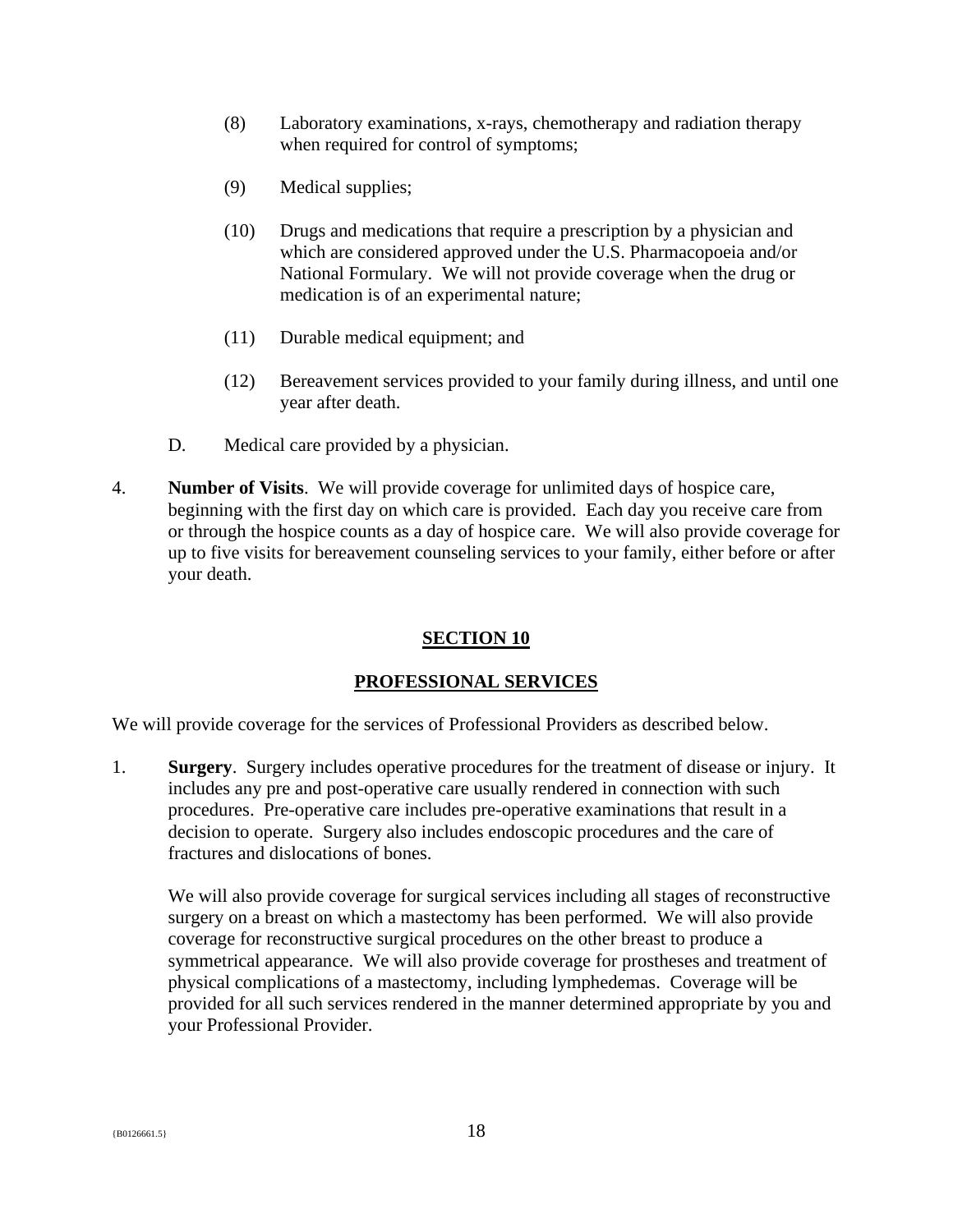- A. **Inpatient Surgery**. We will provide coverage for surgical procedures performed while you are an inpatient in a Hospital or other Facility.
- B. **Outpatient Surgery**. We will provide coverage for surgical procedures performed in the outpatient department of a Hospital or other Facility or in a Hospital-based or freestanding ambulatory surgery facility.
- C. **Office Surgery**. We will provide coverage for surgical procedures performed in the Professional Provider's office.
- 2. **Covered Therapies**. We will provide coverage for related rehabilitative physical, occupational and speech therapy when services are rendered by a licensed physical therapist, occupational therapist or speech language pathologist or audiologist and when we determine that your condition is subject to significant clinical improvement through relatively short-term therapy.
- 3. **Anesthesia Services**. This includes the administration of necessary anesthesia and related procedures in connection with a covered surgical service. The administration and related procedures must be done by a Professional Provider other than the Professional Provider performing the surgery or an assistant. We will not provide coverage for the administration of anesthesia for a procedure not covered by this Plan.
- 4. **Additional Surgical Opinions**. We will provide coverage for a second opinion, or a third opinion if the first two opinions do not agree, with respect to proposed surgery subject to all the following conditions:
	- A. You seek the second or third surgical opinion after your surgeon determines your need for surgery.
	- B. The second or third surgical opinion is rendered by a physician:
		- (1) Who is a board certified specialist; and
		- (2) Who, by reason of his or her specialty, is an appropriate physician to consider the proposed surgical procedure.
	- C. The second or third surgical opinion is rendered with respect to a surgical procedure of a non-emergency nature for which benefits would be provided under this Plan if such surgery was performed.
	- D. You are examined in person by the physician rendering the second or third surgical opinion.
	- E. The specialist who renders the opinion does not also perform the surgery.

 ${19}$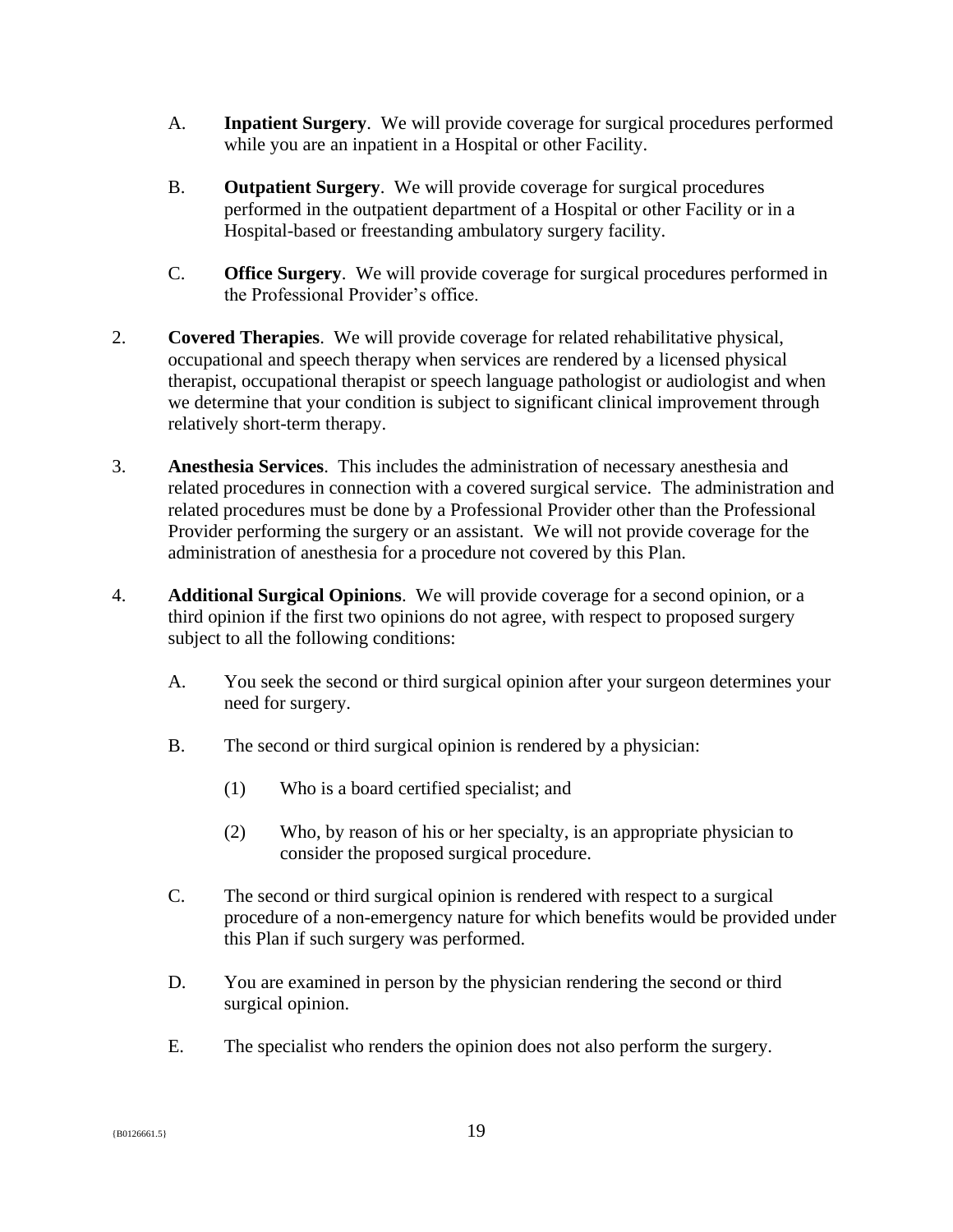5. **Second Medical Opinions**. We will provide coverage for an office visit in connection with a second medical opinion concerning a positive or negative diagnosis of cancer or a recurrence of cancer. A positive diagnosis of cancer occurs when you are diagnosed by your Professional Provider as having some form of cancer. A negative diagnosis of cancer occurs when your Professional Provider performs a cancer-screening exam on you and finds that you do not have cancer, based on the exam results. We will also provide coverage for a second medical opinion concerning any recommendation of a course of treatment of cancer. The second medical opinion must be rendered by an appropriate specialist, including but not limited to, a specialist associated with a specialty care center for the treatment of cancer. You will be entitled to In-Network Benefits when your Professional Provider provides a written referral to an Out-of-Network Professional Provider.

## 6. **Maternity Care (BENEFITS AVAILABLE ONLY FOR PARTICIPANT AND SPOUSE; NO BENEFITS FOR DEPENDENT CHILDREN – SEE EXCLUSION #20)**. We will provide coverage for:

- A. **Normal Pregnancy.** Maternity care includes the first visit upon which a positive pregnancy test is determined. It also includes all subsequent prenatal and postpartum care. These benefits include the services of a licensed midwife, under qualified medical direction, affiliated or practicing in conjunction with a licensed Facility. We will also provide coverage for the following for pregnant women:
	- Asymptomatic Bacteriuria Screening (UTI)
	- RH (D) Incompatibility Screening
	- Daily folic acid supplements for women capable of becoming pregnant
	- Hepatitis B Virus Infection, Screening
	- Breastfeeding, Primary Care Interventions to Promote
	- Iron Deficiency, Anemia, Prevention Screening
	- Sexually Transmitted Infections Counseling
	- STD Testing based on risk (other than Chlamydia, HIV)
	- Syphilis Infection Screening
- B. **Complications of Pregnancy and Termination**. We will provide coverage for complications of pregnancy and for terminations of pregnancy.
- C. **Anesthesia**. We will provide coverage for delivery anesthesia.
- 7. **Inpatient Medical Services**. We will provide coverage for medical visits by a Professional Provider on any day of inpatient care covered under this Plan. We will not provide coverage for medical visits by Facility employees or interns, even if they are Professional Providers.

The Professional Provider's services must be documented in the Facility records. We will cover only one visit per day per Professional Provider. However, services rendered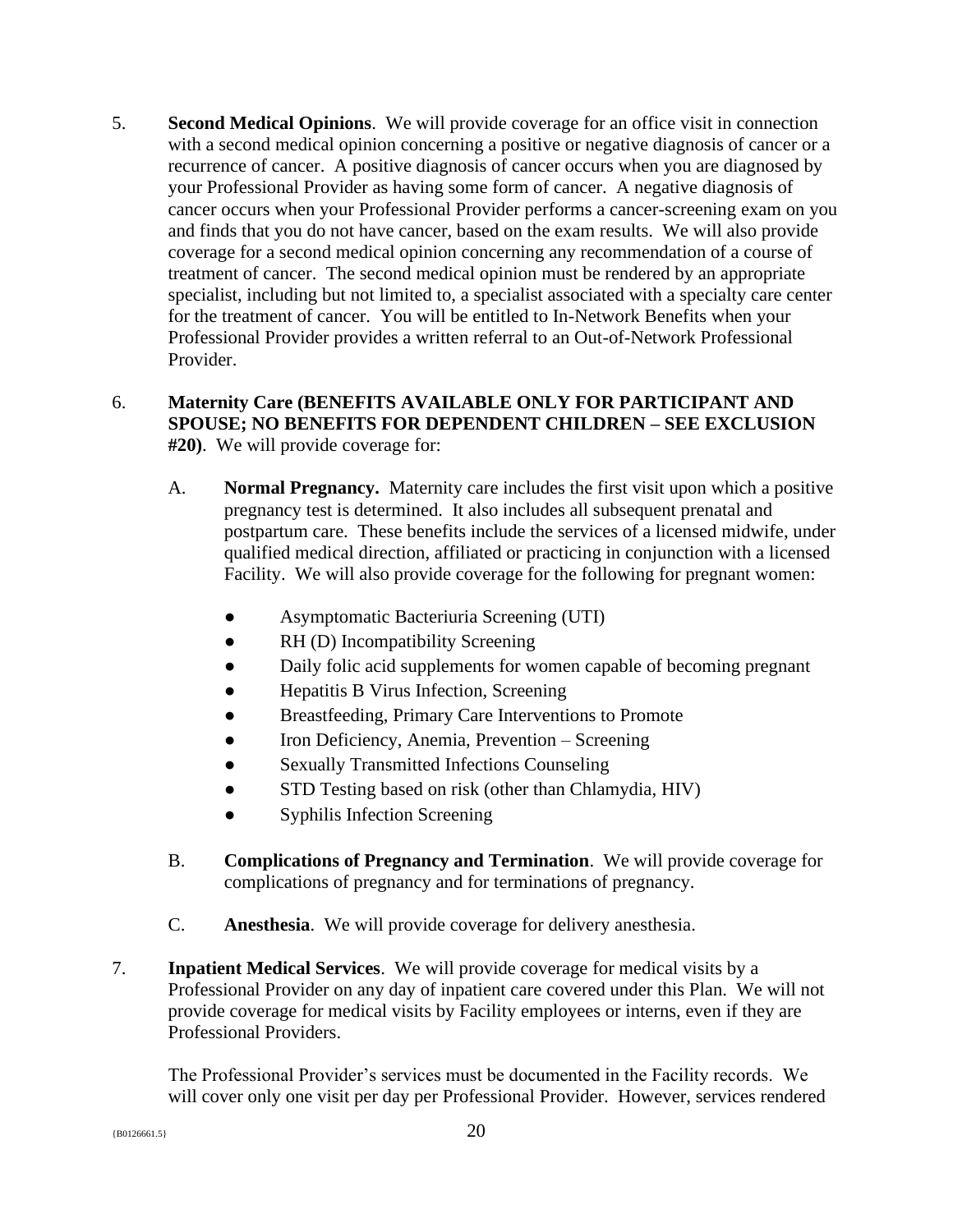by up to two Professional Providers on a single day will be covered if the two Professional Providers have different specialties and are treating separate conditions.

- 8. **Preventive Care Benefits for Adults**. We will provide coverage for the following preventive care services for adults whether performed in a Facility or in a Professional Provider's office:
	- Abdominal Aortic Aneurysm Screening in men aged 65 75
	- **Adult Immunizations**
	- Alcohol Misuse Screening & Behavioral Counseling Interventions
	- Bone Density (Osteoporosis) for women
	- Breast and Ovarian Cancer Susceptibility & Genetic Risk Assessment and BRCA Mutation Testing
	- **Breast Cancer Screening**
	- Cervical Cancer Screening
	- Chlamydia Screening for women and pregnant women
	- Colorectal Cancer Screening Colonoscopy, Signomoidoscopy, Laboratory & Pathology
	- Depression Screening
	- Diabetes screening
	- Diet, Behavioral Counseling in Primary Care to promote a healthy diet Dietician & Physician
	- Gonorrhea  $&$  Screening for women and pregnant women
	- High Blood Pressure screening
	- **HIV Screening**
	- Lipid Screening
	- **Obesity Screening**
	- Sexually Transmitted Infections, counseling for at risk populations
	- Syphilis Infection Screening in at-risk populations
	- Tobacco Use and Tobacco-Caused Disease Counseling
- 9. **Preventive Care Benefits for Newborns and Children**. We will provide coverage for the following preventive care services for newborns and children whether performed in a Facility or in a Professional Provider's office:
	- Congenital Hypothyroidism Screening in newborns
	- Dental Caries in Preschool Children, Prevention
	- Major Depressive Disorder in Children and adolescents, Screening
	- Gonorrhea, Prophylactic Medication for newborns
	- Hearing Loss, Newborns
	- Iron Supplements for at-risk infants  $6 12$  months
	- Phenyketonuria Screening in newborns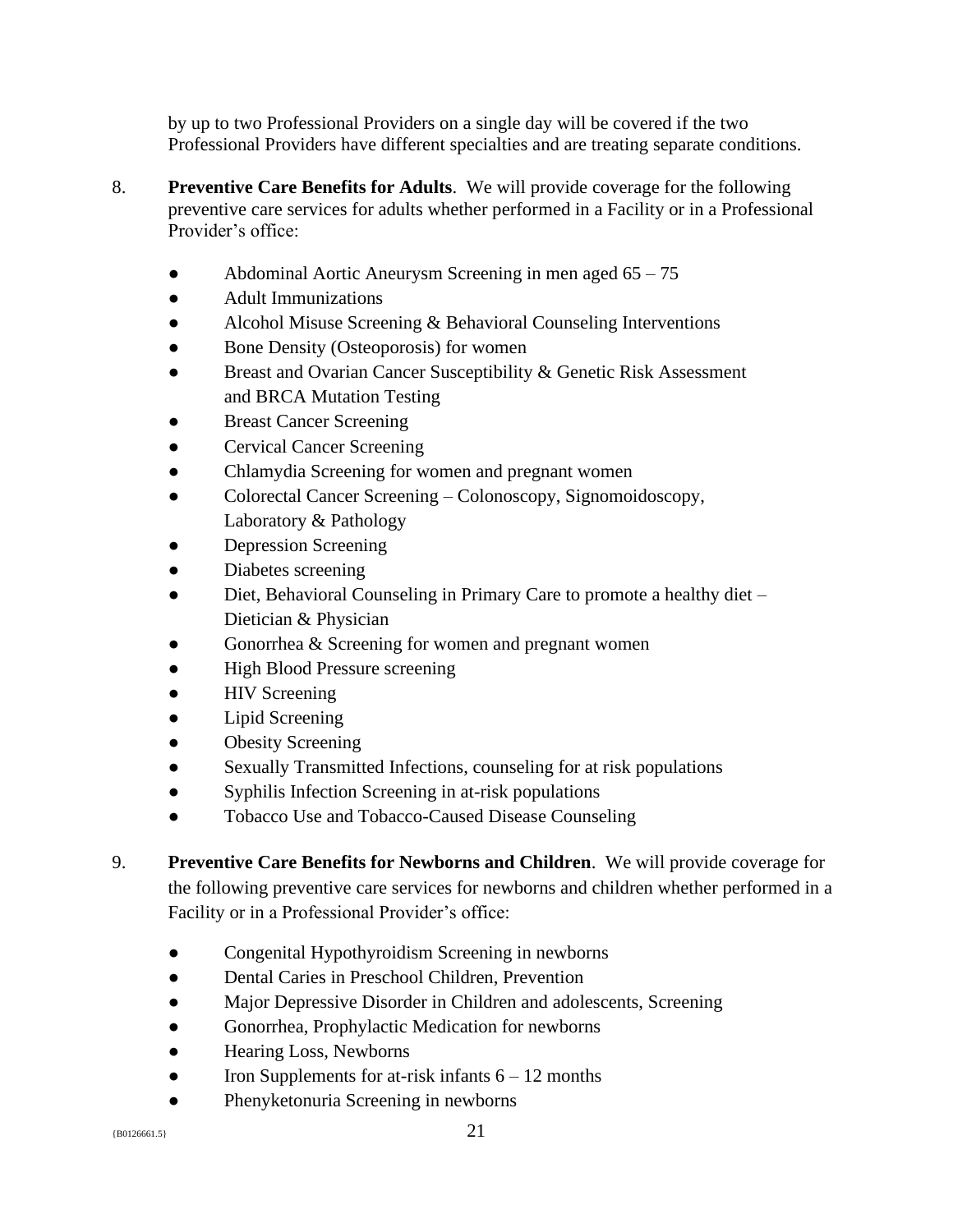- Screening and interventions for childhood obesity
- Sickle Cell Disease Screening in newborns
- Tuberculosis screening for at risk children
- Visual Impairment in Children younger than age 5 years, Screening
- 10. **Medical Care in a Professional Provider's Office**. Unless otherwise provided below, the following services are covered in a Professional Provider's office:
	- A. **Routine Physical Examinations**. We will provide coverage for periodic adult routine physical examinations in accordance with a schedule based on national coverage determinations, but not to exceed one examination per Member, per Year.
	- B. **Well Child Visits and Immunizations**. We will provide coverage for well child visits in accordance with the schedule recommended by the American Academy of Pediatrics. We will also cover childhood immunizations recommended by the Advisory Committee on Immunization Practices ("ACIP"), in accordance with the ACIP recommended schedule.

We will cover services typically provided in conjunction with a well-child visit. Such services include at least: complete medical histories; a complete physical exam; developmental assessments; anticipatory guidance; laboratory tests performed in the practitioner's office or in a clinical laboratory; and/or other services ordered at the time of the well child visit.

- C. **Laboratory and Pathology Services**. We will provide coverage for diagnostic and routine laboratory and pathology services.
- D. **Vision Examinations**. We will provide coverage for diagnostic vision examinations.
- E. **Hearing Examinations**. We will provide coverage for diagnostic and routine hearing examinations and evaluations. We will provide coverage for routine hearing evaluations once every Year.
- F. **Diagnostic Office Visits**. We will provide coverage for office visits to diagnose and treat illness or injury.
- 11. **Diagnostic Imaging Examinations and Diagnostic Radioactive Isotope Procedures**. We will provide coverage for the professional component of the following procedures, when rendered and billed by a Professional Provider: x-ray examinations; radioactive isotope; ultrasound; computerized axial tomography ("CAT") scan; positron emission tomography ("PET") scan; and magnetic resonance imaging ("MRI").
- 12. **Radiation Therapy**. We will provide coverage for radiation therapy.

 ${^{80126661.5}}$  22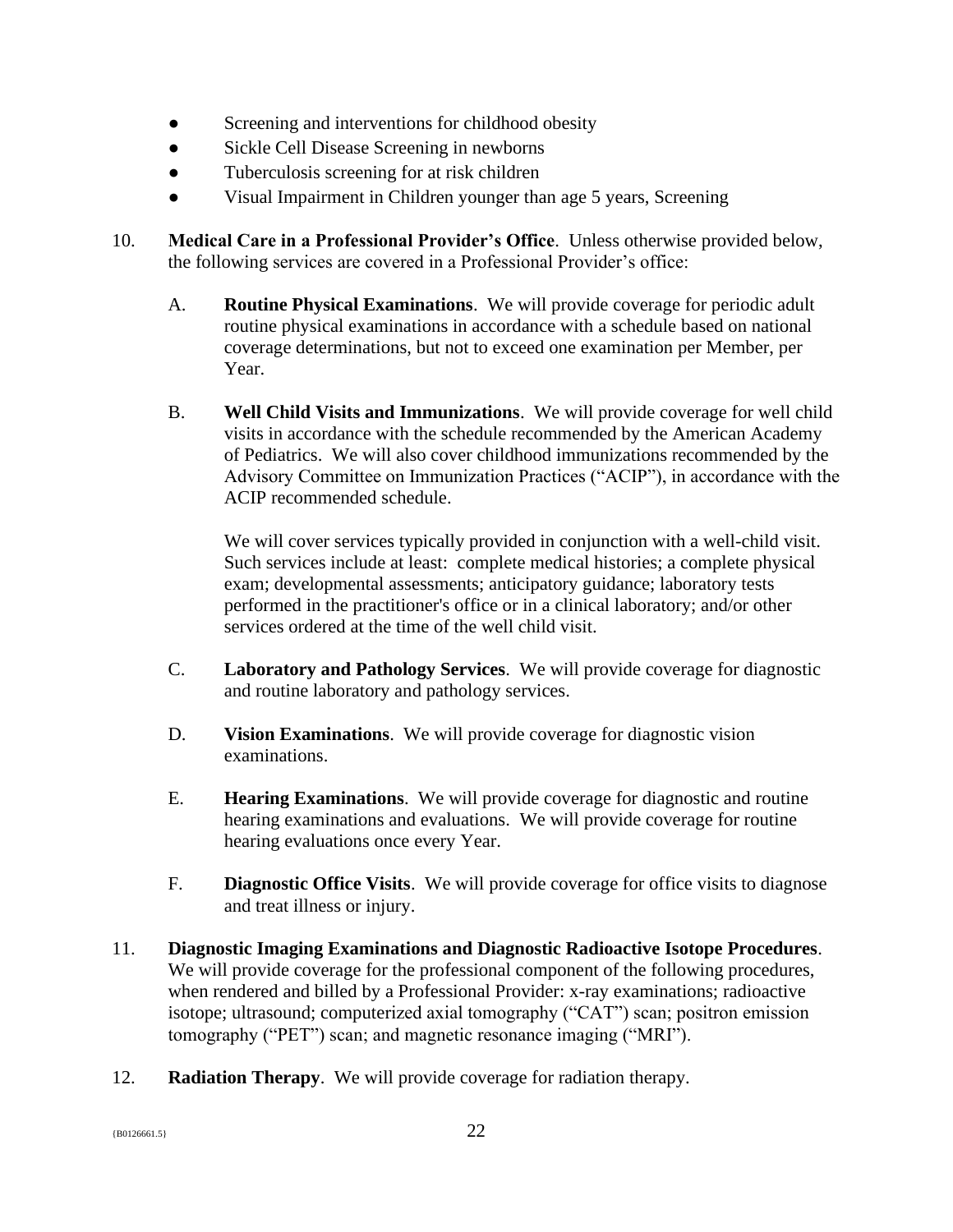- 13. **Chemotherapy**. We will provide coverage for chemotherapy.
- 14. **Dialysis**. We will provide coverage for dialysis treatments of an acute or chronic kidney ailment.
- 15. **Allergy Testing and Treatment**. We will provide coverage for allergy testing and treatment, including test and treatment materials. Allergy testing includes injections and scratch and prick tests to determine the nature of allergies. Allergy treatment includes desensitization treatments (injections) to alleviate allergies, including allergens.
- 16. **Mental Health Care**. We will provide benefits for diagnosis and treatment of Mental Illnesses.

The coverage described above includes benefits for Biologically-Based Mental Illness and for Children with Serious Emotional Disturbances.

- 17. **Chiropractic Care**. We will provide coverage for services rendered in connection with the detection or correction by manual or mechanical means of structural imbalance, distortion or subluxation in the human body for the purpose of removing nerve interference, and the effects thereof, where such interference is the result of or related to distortion, misalignment or subluxation of or in the vertebral column. However, such services must be:
	- A. Rendered by a provider licensed to provide such services; and
	- B. Determined by us to Medically Necessary.
- 18. **Podiatry Care**. We will provide coverage for visits to a podiatrist. Benefits will not be provided for services in connection with nail clipping, corns, calluses, flat feet, fallen arches, weak feet, foot strain, or chronic problems of the feet.
- 19. **Inpatient and Office Consultations**. We will provide coverage for consultations billed by a physician subject to the limitations below. A consultation is professional advice given by a physician to your attending physician upon request of your attending physician.
	- A. The physician who is called in is a specialist in your illness or disease;
	- B. The consultations take place in a physician's office or while you are a registered bed patient in a Facility;
	- C. The consultation is not required by the rules or regulations of the Facility;
	- D. The consulting physician does not thereafter render care or treatment of you;

 ${^{80126661.5}}$  23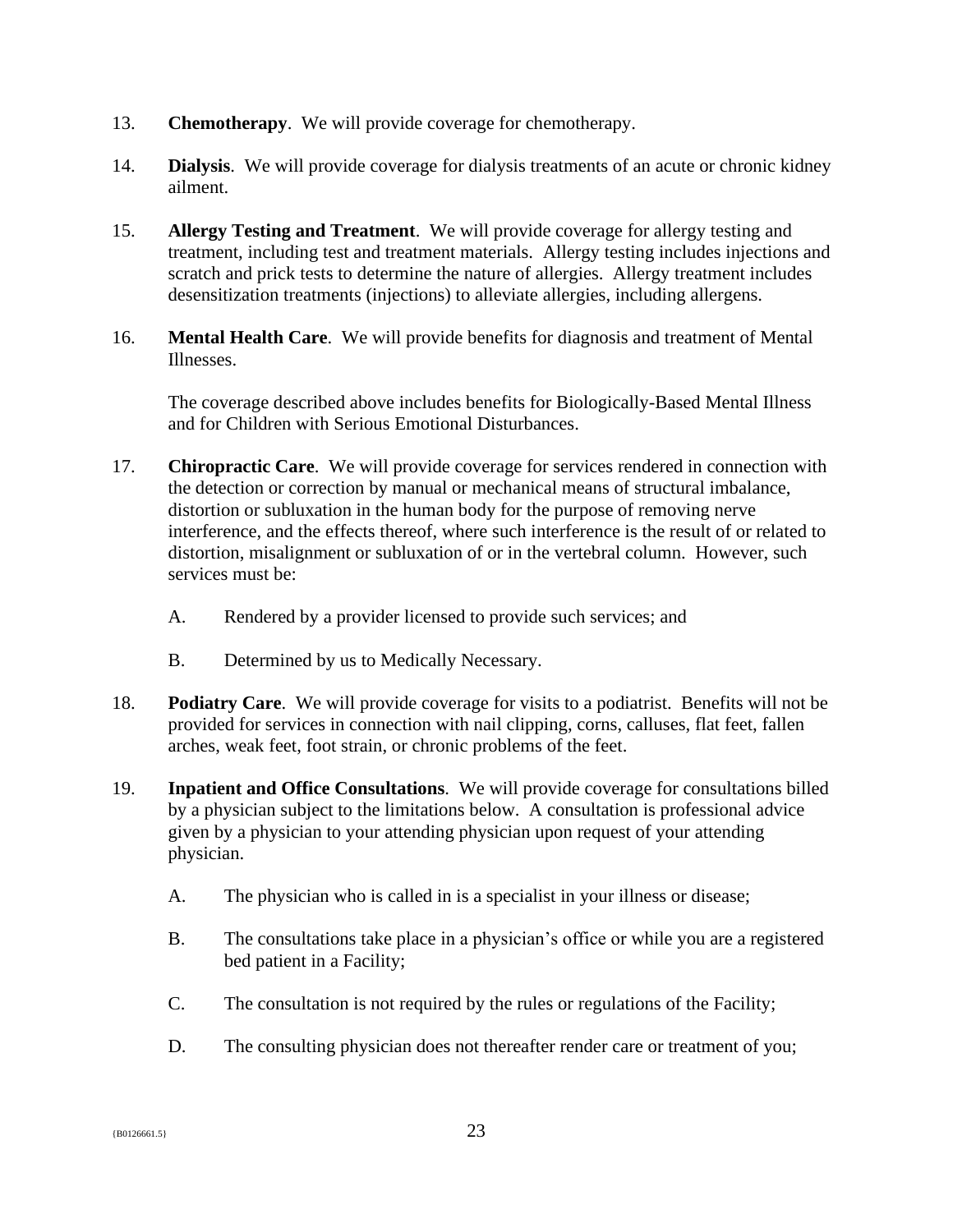- E. The consulting physician enters a written report in your Facility records; and
- F. Payment will be made for only one consultation during any one day unless a separate diagnosis exists.
- 20**. Injectable Drug Copayments**. When drugs are administered by injection during the course of a visit to a Professional Provider covered under this section, you are responsible for a Copayment for the drug(s). The drug Copayment is in addition to the Copayment, if any, that applies to the visit to the Professional Provider. The drug Copayment will not apply to vaccinations, allergy injections and injections for treatment of diabetes.

## <span id="page-25-0"></span>**SECTION 11**

#### **ADDITIONAL BENEFITS**

- 1. **Treatment of Diabetes**. We will provide coverage for the following equipment and supplies for the treatment of diabetes that we determine to be Medically Necessary and when prescribed or recommended by your Professional Provider or other In-Network medical personnel legally authorized to prescribe ("Authorized Medical Personnel"):
	- A. Insulin and oral agents for controlling blood sugar (limited to a 30-day supply when purchased at a retail pharmacy, or a 90-day supply when purchased at a mail order pharmacy);
	- B. Blood glucose monitors;
	- C. Blood glucose monitors for the visually impaired;
	- D. Data management systems;
	- E. Test strips for glucose monitors, visual reading and urine testing;
	- F. Injection aids;
	- G. Cartridges for the visually impaired;
	- H. Insulin pumps and appurtenance thereto;
	- I. Insulin infusion devices; and
	- J. Additional Medically Necessary equipment and supplies, as the New York State Commissioner of Health shall designate by regulation as appropriate for the treatment of diabetes.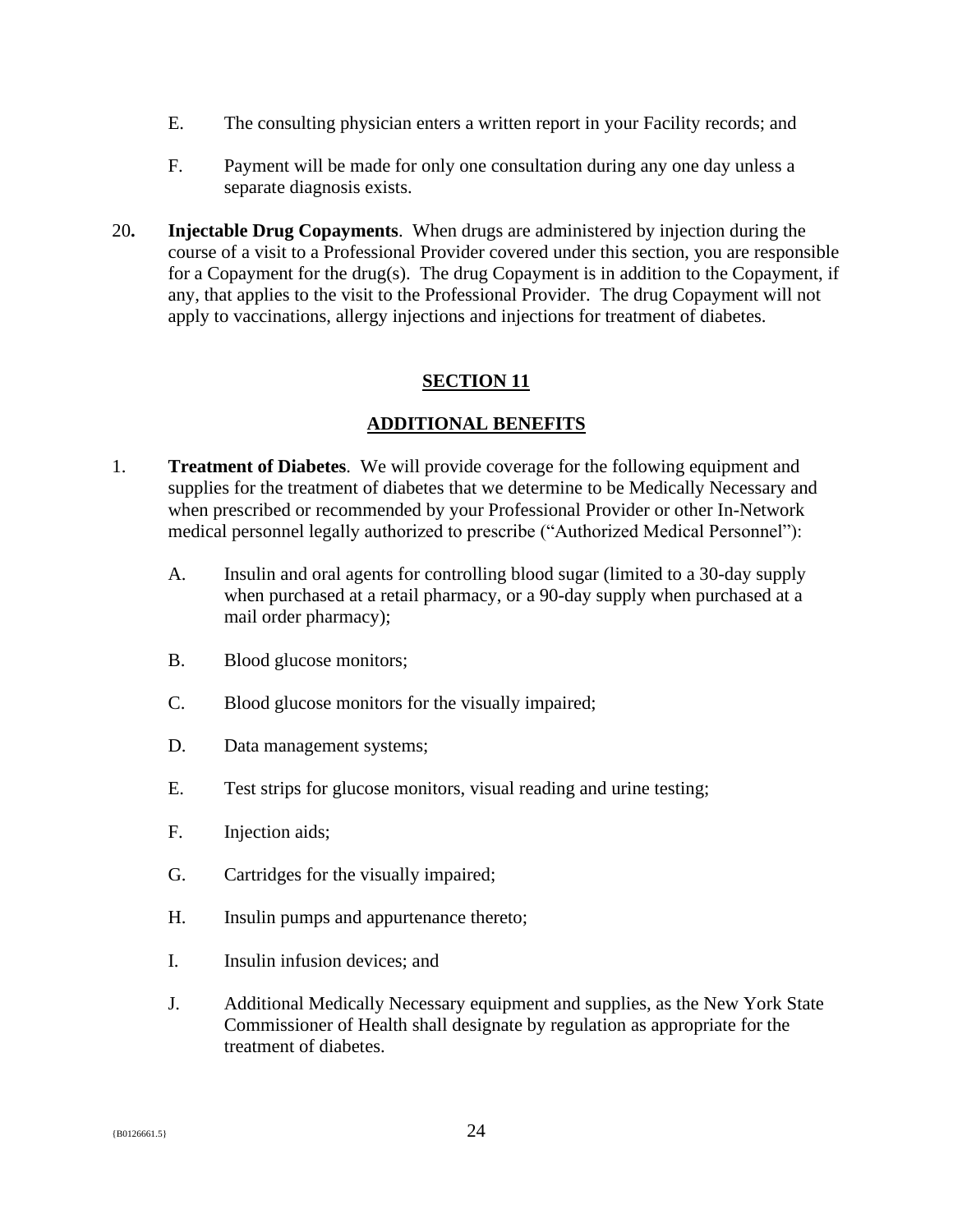Repair, replacement and adjustment of the above diabetic equipment and supplies are covered when made necessary by normal wear and tear. Repair and replacement of diabetic equipment and supplies made necessary because of loss or damage caused by misuse or mistreatment are not covered.

We will also pay for disposable syringes and needles used solely for the injection of insulin. We will not pay for reusable syringes and needles or multi-use disposable syringes or needles.

We will pay for diabetes self-management education and diet information provided by your Professional Provider in connection with Medically Necessary visits upon the diagnosis of diabetes, a significant change in your symptoms, the onset of a condition necessitating changes in self-management or where re-education or refresher education is Medically Necessary, When such education is provided as part of the same office visit for diagnosis or treatment of diabetes, payment for the office visit shall include payment for the education. We will also pay for home visits when Medically Necessary.

#### 2. **Durable Medical Equipment; External Prosthetic Devices; Orthotic Devices; Medical Supplies; Hearing Aids**.

A. **Durable Medical Equipment**. We will provide coverage for the rental, purchase, repair or maintenance of durable medical equipment and for supplies and accessories necessary for the proper functioning of the equipment. We will provide coverage for durable medical equipment that your physician or other licensed/authorized provider and the Plan Administrator determine to be Medically Necessary. The equipment must be the kind that is generally used for a medical purpose, as opposed to a comfort or convenience purpose. We will determine whether the item should be purchased or rented.

Durable medical equipment is equipment that can withstand repeated use; can normally be rented and reused by successive patients; is primarily and customarily used to serve a medical purpose; generally is not useful to a person in the absence of illness or injury; and is appropriate for use in a person's home. Examples of covered equipment include, but are not limited to: crutches, wheelchairs (we will not pay for motor-driven wheelchairs unless Medically Necessary), a special hospital type bed, or a home dialysis unit. Examples of equipment we will not cover include, but are not limited to: air conditioners, humidifiers, dehumidifiers, air purifiers, sauna baths, exercise equipment or medical supplies.

No coverage is provided for the cost of rental, purchase, repair or maintenance of durable medical equipment covered under warranty or the cost of rental, purchase, repair or maintenance due to misuse, loss, natural disaster or theft, unless approved in advance. No coverage is provided for the additional cost of deluxe equipment that is not Medically Necessary. We will not provide coverage for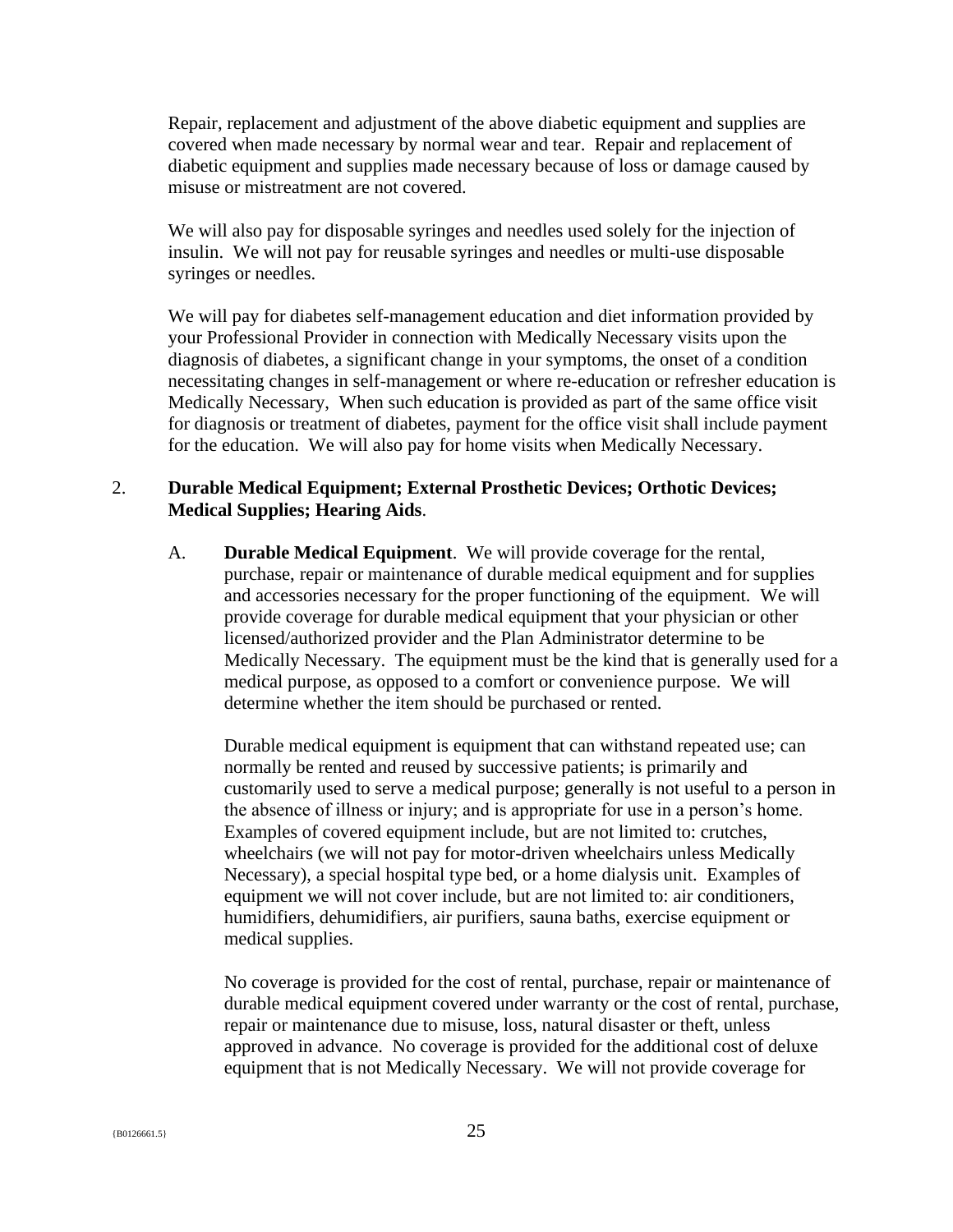delivery or service charges, or for routine maintenance.

B. **External Prosthetic Devices**. We will provide coverage for external prosthetic devices necessary to relieve or correct a condition caused by an injury or illness. We will cover replacements: due to a change in physiological condition; when required repairs would exceed the cost of a replacement device or parts that need to be replaced; or when there has been an irreparable change in the condition of the device due to normal wear and tear. Your physician must order the prosthetic device for your condition before its purchase. Although we require that a physician prescribe the device, this does not mean that we will automatically determine you need it. The Plan Administrator will determine if the prosthetic device is Medically Necessary. We will only provide benefits for a prosthetic device that we determine can adequately meet the needs of your condition at the least cost.

A prosthetic device is an artificial organ or body part, including, but not limited to, artificial limbs and eyes. External prosthetic devices include, for example, the following that are used to replace functioning natural body parts: artificial arms, legs, and eyes; ostomy bags and supplies required for their use; and catheters. Prosthetic devices do not include, for example: hearing aids; eyeglasses; contact lenses; medical supplies; or foot orthotics such as arch supports or insoles, regardless of the Medical Necessity of those items. Dentures or other devices used in connection with the teeth are also not covered unless required due to an accidental injury to sound natural teeth or necessary due to congenital disease or anomaly.

Benefits will be provided for wigs when hair loss is due to a medical condition, such as following chemotherapy or radiation therapy for the treatment of cancer.

Not included in this benefit are: the cost of rental, purchase, repair or maintenance of prosthetic devices because of misuse, loss, natural disaster or theft unless approved in advance by the Plan Administrator. No coverage is provided for the additional cost of a deluxe device that is not Medically Necessary. We will not provide coverage for delivery or service charges, or for routine maintenance related to prosthetic devices.

C. **Orthotic Devices**. We will provide coverage for orthotic devices that are rigid or semi-rigid (having molded plastic or metal stays) when the devices are necessary to: support, restore or protect body function; redirect, eliminate or restrict motion of an impaired body part; or relieve or correct a condition caused by an injury or illness. We will cover replacements: due to a change in physiological condition; when required repairs would exceed the cost of a replacement device or parts that need to be replaced; or when there has been an irreparable change in the condition of the device due to normal wear and tear. Orthotic devices include orthopedic braces and custom-built supports. Your physician must order the orthotic device for your condition before its purchase. Although we require that a physician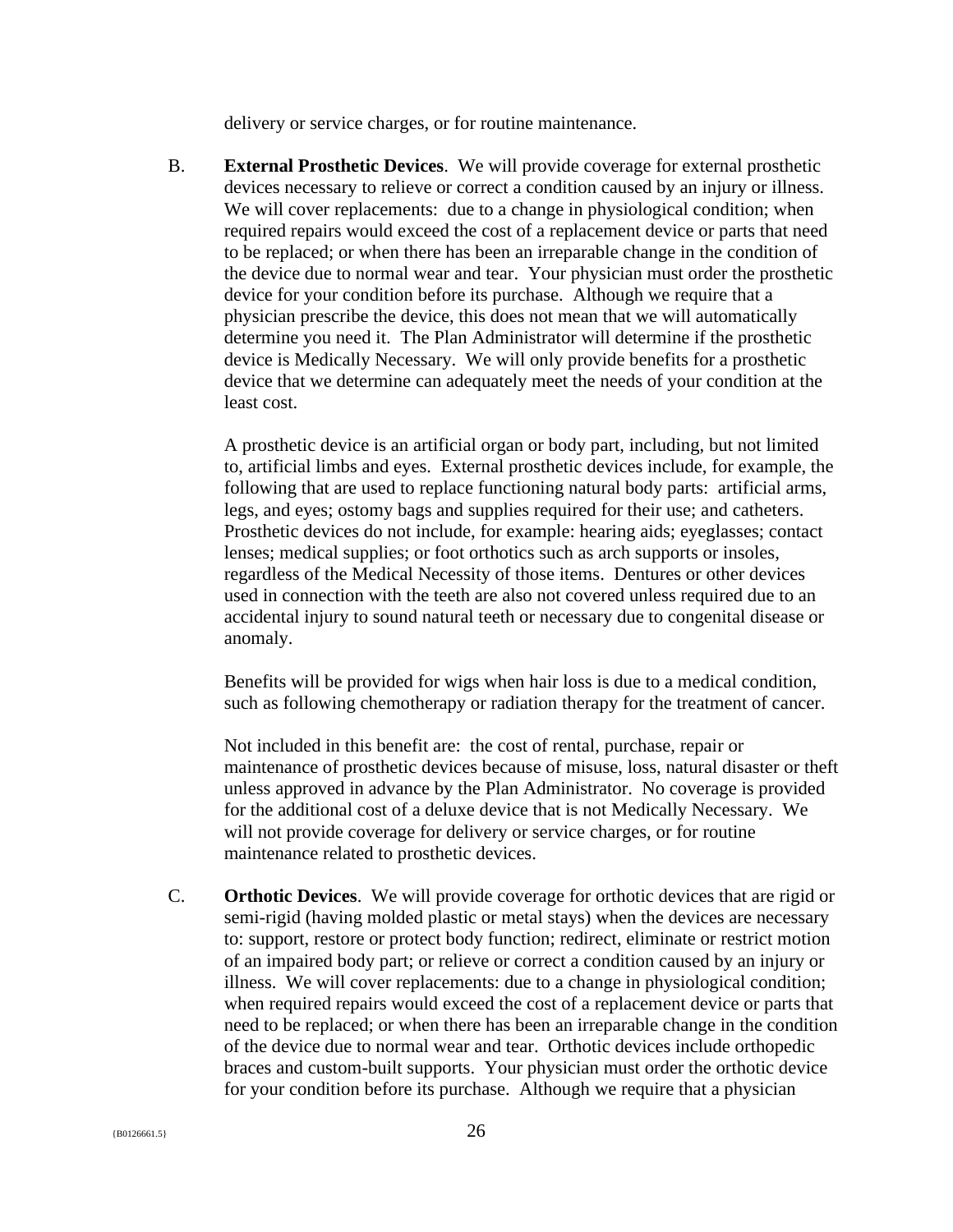prescribe the device, this does not mean that we will automatically determine you need it. The Plan Administrator will determine if the orthotic device is Medically Necessary. We will only provide benefits for an orthotic device that we determine can adequately meet the needs of your condition at the least cost.

D. **Medical Supplies**. We will provide coverage for disposable medical supplies when you are not an inpatient in a Facility and we determine that a large quantity is necessary for the treatment of conditions such as cancer, diabetic ulcers, surgical wounds and burns. Disposable medical supplies: are used to treat conditions caused by injury or illness; do not withstand repeated use (cannot be used by more than one patient); and are discarded when their usefulness is exhausted. Examples of disposable medical supplies include: bandages; surgical gloves; tracheotomy supplies; and compression stockings. Your physician must order these supplies.

Not included in this benefit are: supplies that we consider to be purchased primarily for comfort or convenience; delivery and/or handling charges.

E. **Hearing Aids**. We will provide coverage for hearing aids as prescribed by a physician as set forth in the Schedule of Benefits. Over-the-counter hearing aids are not covered by the Plan. Participants and their eligible dependents enrolled in the Plan may also utilize the TruHearing benefit offered by Excellus BlueCross BlueShield. TruHearing offers a wide selection of the latest digital hearing aids at prices 30-60% below average.

When you purchase hearing aids through TruHearing, you also get:

- A 45-day risk-free trial;
- 3 follow-up visits with a TruHearing audiologist or hearing instrument specialist for fitting and adjustments free of charge;
- 3-year manufacturer's warranty for repairs and one-time loss and damage replacement; and
- 48 free batteries per aid.

To get started, all you have to do is call TruHearing at 1-844-277-2557 Monday through Friday 8 a.m. to 8 p.m. TTY/TDD users should call 1-800-975-2674. A Hearing Consultant will answer all your questions and schedule you for a hearing exam at a TruHearing provider in your area.

Visit TruHearing.com for more information.

3. **Pre-hospital Emergency Services and Transportation**. We will provide coverage for services to evaluate and treat an Emergency Condition when such services are provided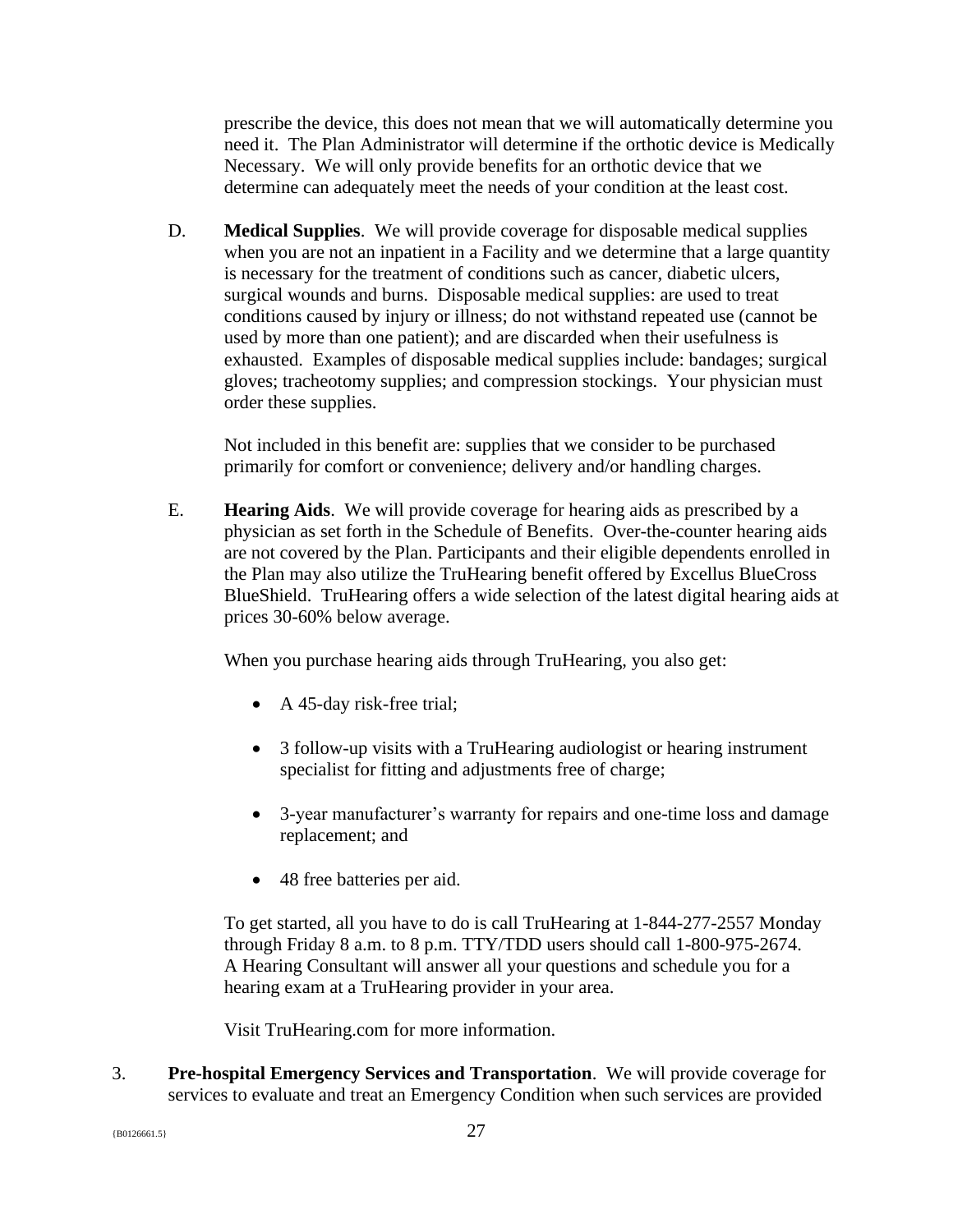by an ambulance service. We will also provide coverage for land ambulance transportation to a Hospital by such an ambulance service when a prudent layperson, possessing an average knowledge of medicine and health, could reasonably expect the absence of such transportation to result in:

- A. Placing the health of the person afflicted with such condition in serious jeopardy, or in the case of a behavioral condition, placing the health of such person or others in serious jeopardy;
- B. Serious impairment to such person's bodily functions;
- C. Serious dysfunction of any bodily organ or part of such person; or
- D. Serious disfigurement of such person.
- 4. **Ambulance Service**. In addition to the services described in Paragraph 3 above, we will also provide coverage for the following Medically Necessary services provided by a certified ambulance service:
	- A. Ground or air ambulance service for an urgent condition. When you have an urgent condition, the need for care is less than the need for care of an Emergency Condition, but the condition requires immediate attention. An urgent condition is one that may become an Emergency Condition in the absence of treatment.
	- B. Air ambulance service for an Emergency Condition.
	- C. Transportation between Facilities.

Air ambulance services will be covered at 100% of the regional Medicare rate as published by the Centers for Medicare & Medicaid Services.

5. **Care in a Freestanding Urgent Care Center**. We will provide coverage for care at a freestanding urgent care center to treat your illness or condition. We will provide coverage for medical visits of Professional Providers who are not employees or interns of the urgent care center.

## 6. **Individual Case Management**.

A. **Alternative Benefits**. If you agree to participate and abide by the policies, in addition to benefits specified in this Plan, we may provide, outside the terms of this Plan, benefits for services, for up to a 60-day period, furnished by any In-Network Provider pursuant to the alternative treatment plan of ours for a Member whose condition would otherwise require hospitalization.

We may provide such alternative benefits if and only for so long as we determine, among other things, that the alternative services are Medically Necessary, cost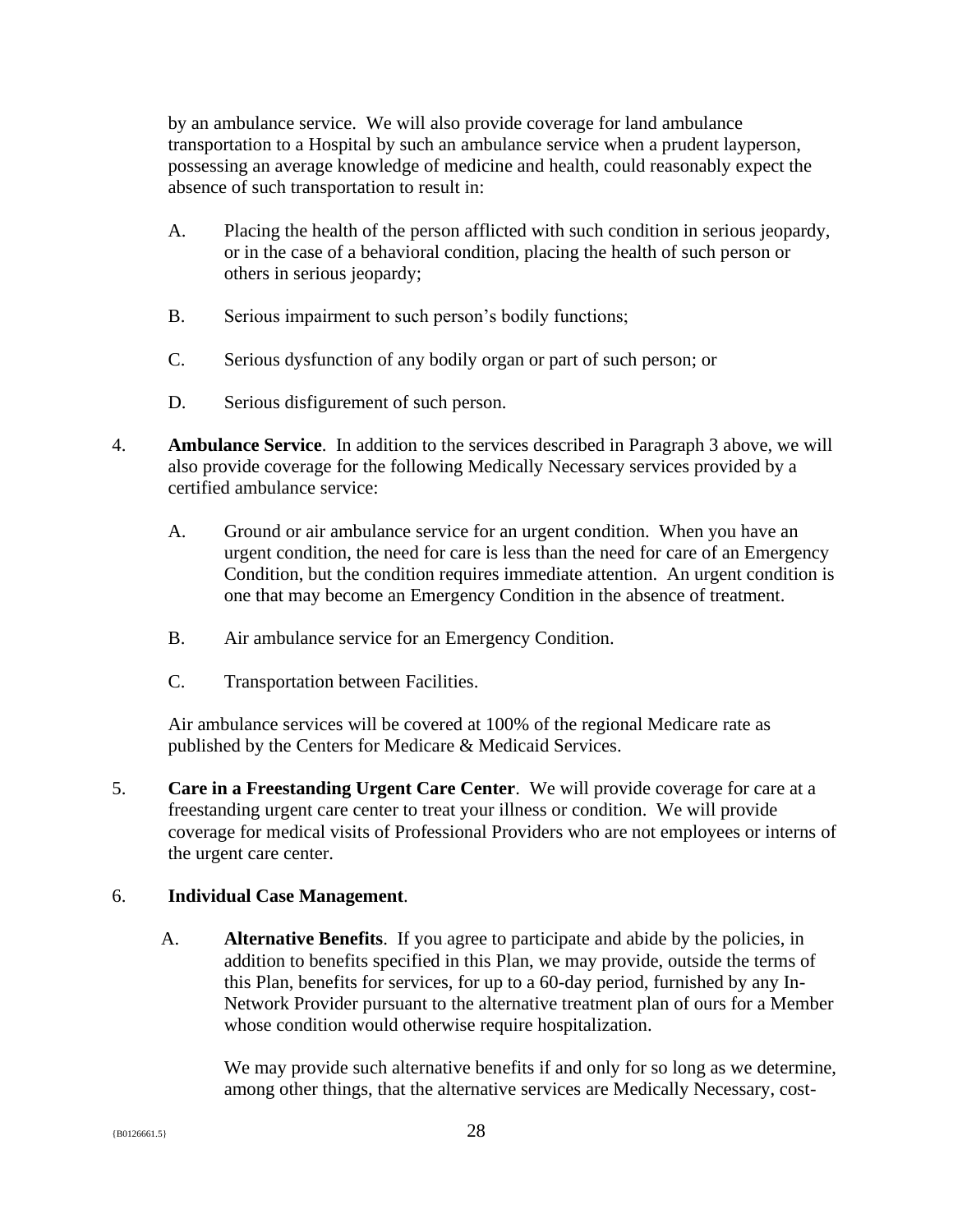effective and feasible, and that the total benefits paid for such services do not exceed the total benefits to which you would otherwise be entitled under this Plan in the absence of alternative benefits.

If we elect to provide alternative benefits for a Member in one instance, it shall not obligate us to provide the same or similar benefits for any Member in any other instance where the alternative treatment is not Medically Necessary, costeffective and feasible, nor shall it be construed as a waiver of our right to administer this Plan thereafter in strict accordance with its expressed terms.

At the expiration of such 60-day period, you may apply in writing for a continuation of the alternative benefits and services being provided outside the terms of this Plan. Upon such application for renewal, we will review the patient's condition and may agree to a renewal of such alternative benefits and services. Renewals must be in writing and our determination will be final.

The alternative benefits you receive will be in lieu of the benefits we would normally provide to you under this Plan ("the contractual benefits") for the treatment of your condition. As a result, we may require you to agree to waive certain contractual benefits in order to receive the alternative benefits agreed upon. You may return to utilization of contractual benefits at any time upon prior written notice to us. However, the contractual benefits remaining available to you will be reduced in a manner that appropriately reflects the alternative benefits you used.

#### <span id="page-30-0"></span>**SECTION 12**

#### **EMERGENCY CARE**

1. **Eligibility for Benefits**. We will provide coverage for care at the emergency room of an In-Network Provider or Out-of-Network Provider, if your illness or condition is considered an Emergency Condition. We will provide coverage for medical visits of Professional Providers who are not Facility employees or interns to treat an Emergency Condition in an emergency room.

Any required Copayment will be waived if you are admitted to the Hospital as an inpatient within 24 hours of the emergency room visit.

2. **Payment for a Professional Provider's Hospital Emergency Room Visit**. We will provide coverage for visits of Professional Providers if your illness or condition is considered an Emergency Condition. We will not provide coverage for medical visits by Facility employees or interns, even if they are Professional Providers.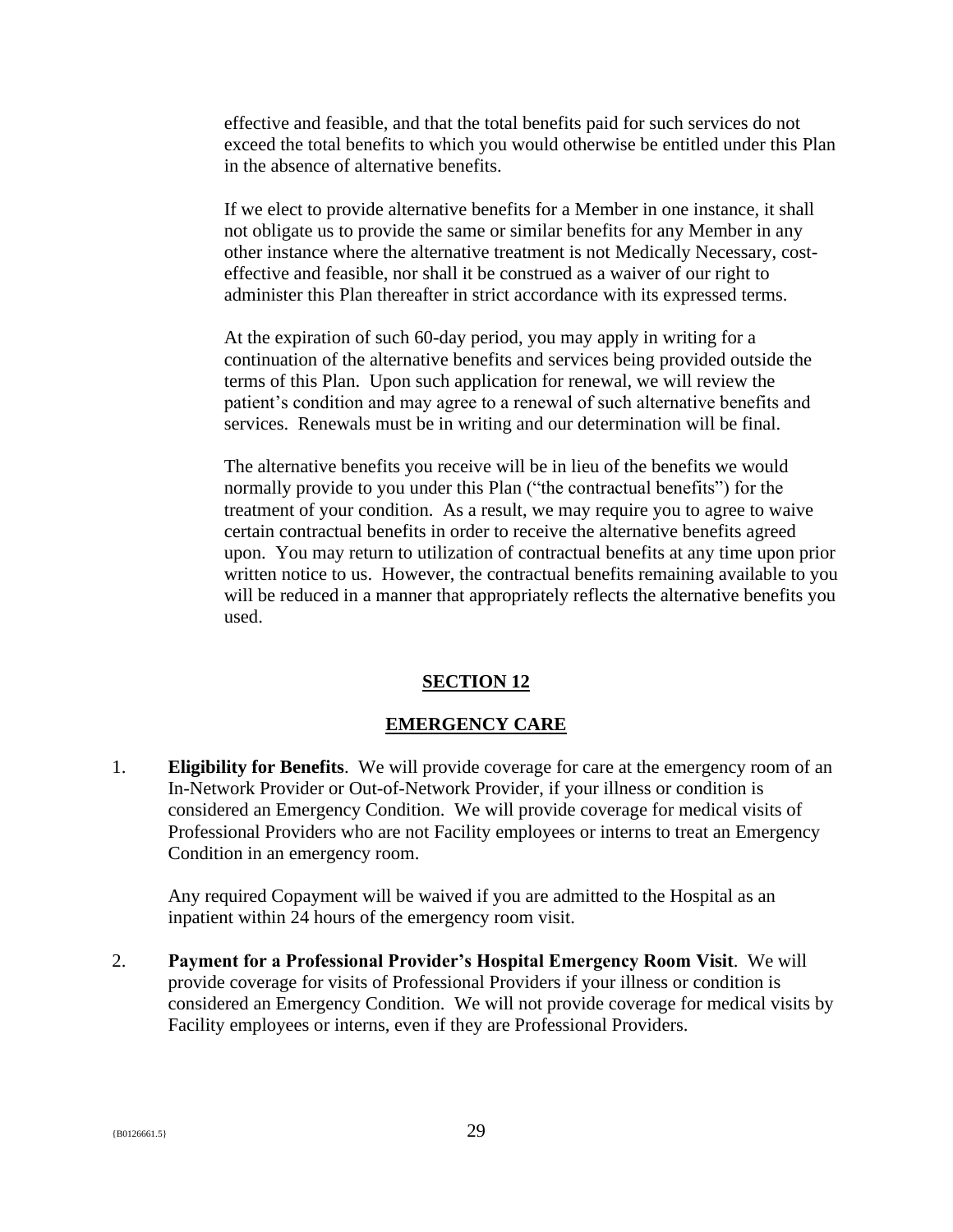## <span id="page-31-0"></span>**SECTION 13**

## **HUMAN ORGAN AND BONE MARROW TRANSPLANTS**

We will provide coverage for all of the benefits otherwise covered under this Plan for organ and bone marrow transplants subject to the following limits:

- 1. **Care in Approved Transplant Centers**. Certain types of organ transplant procedures must be performed in transplant centers certified or otherwise approved by the appropriate regulatory authority for the specific type of transplant procedure being performed. The types of organ transplants that must be performed in certified transplant centers are: bone marrow; liver; heart; lung; heart-lung; kidney; and kidney-pancreas. You may contact us if you wish to obtain a list of certified transplant centers.
- 2. **No Coverage of Experimental or Investigational Organ Transplants**. We will not provide coverage for any benefits for an organ transplant we determine to be experimental or investigational. We maintain and revise from time to time a list of organ transplant procedures which we determine not to be experimental or investigational and that, therefore are covered under this Plan. You may contact us if you have a question concerning whether a particular transplant procedure is covered.
- 3. **Recipient Benefits**. We will provide coverage for a person covered under this Plan for all of the benefits provided to the recipient of the organ transplant that are otherwise covered under this Plan when they result from or are directly related to a covered organ or bone marrow transplant.
- 4. **Coverage for Donor Searches or Screenings**. We will not provide coverage for costs relating to searches or screenings for donors of organs.
- 5. **Costs of Organ Donor**. We will provide coverage for the medical services directly related to the donation of an organ for transplantation to a person covered under this Plan. We will not provide coverage if you are donating an organ for transplantation to a person not covered under this Plan.

# <span id="page-31-1"></span>**SECTION 14**

## **EXCLUSIONS**

In addition to the exclusions and limitations described in other sections of this Plan, we will not provide coverage for the following:

1. **Acupuncture.** We will not provide coverage for acupuncture.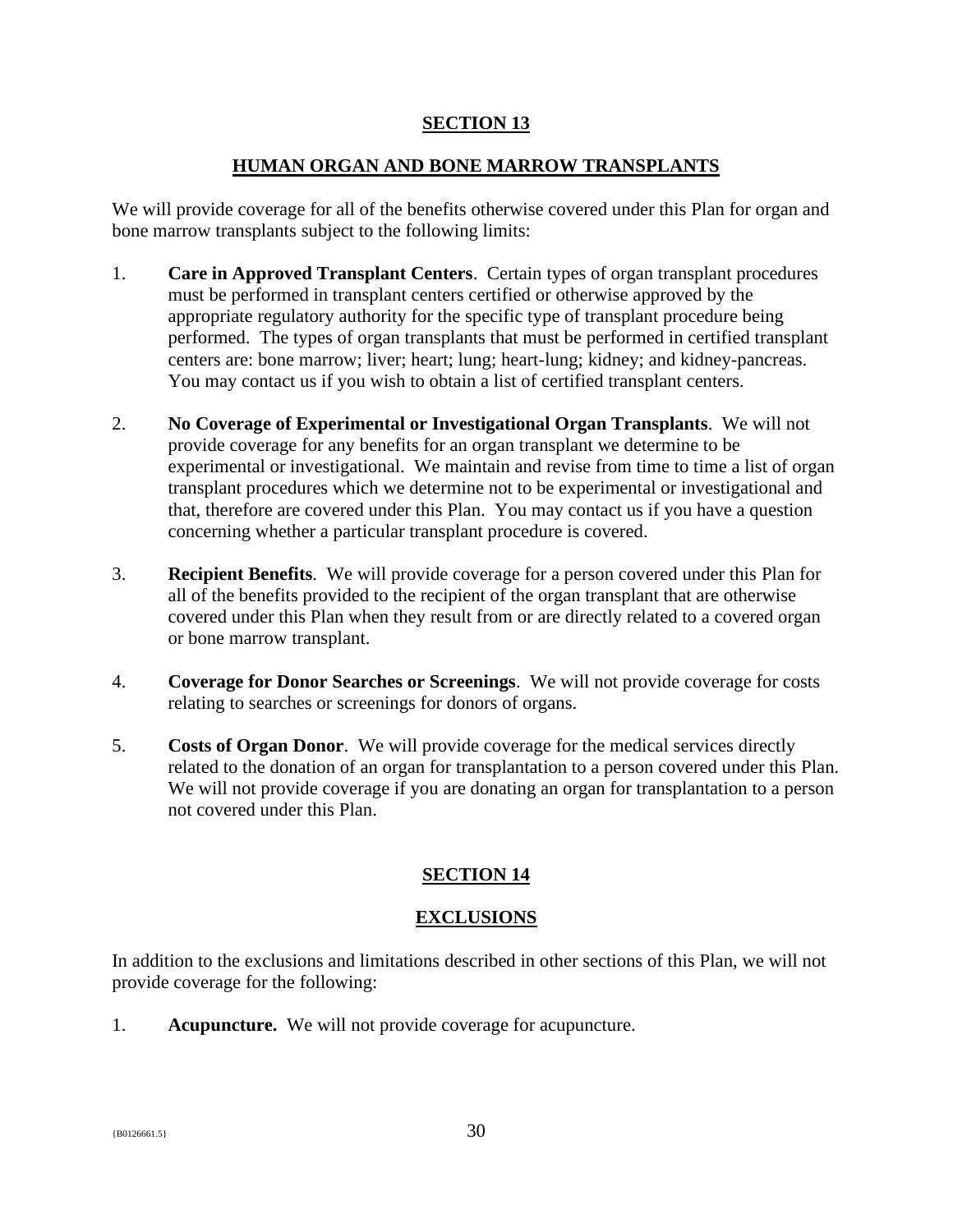- 2. **Act of War.** We will not provide coverage for any service or care related to an illness or injury that occurs as a result of any war or act of war, whether declared or undeclared.
- 3. **Blood Products**. We will not provide coverage for the cost of blood, blood plasma, other blood products, or blood processing or storage charges when they are available free of charge in the local area, except we will provide coverage for blood required for the treatment of hemophilia when billed by a Facility. When not free in the local area, we will cover blood charges, even if you donate or store your own blood, if billed by a Facility, ambulatory surgery center, or a certified blood bank.
- 4. **Certification Examinations**. We will not provide coverage for any service or care related to a routine physical examination and/or testing to certify health status, including, but not limited to, an examination required for school, employment, insurance, marriage, licensing, travel, camp, sport, or adoption.
- 5. **Cosmetic Services**. We will not provide coverage for any services in connection with elective cosmetic surgery that is primarily intended to improve your appearance and is not Medically Necessary. Examples of the kinds of services that we often determine to be not Medically Necessary include the following: breast enlargement, rhinoplasty and hair transplants. We will, however, provide coverage for services in connection with reconstructive surgery when such service is incidental to or follows surgery resulting from trauma, infection, or other disease of the part of the body involved. We will also provide coverage for reconstructive surgery because of congenital disease or anomaly of a child covered under this Plan that has resulted in a functional defect. We will also provide coverage for services in connection with reconstructive surgery following a mastectomy.
- 6. **Court-Ordered Services**. We will not provide coverage for any service or care (including evaluation, testing, and/or treatment) that is ordered by a court, or that is required by a court as a condition of parole or probation, unless:
	- A. The service or care would be covered under this Plan in the absence of a court order;
	- B. Our procedures have been followed to authorize the service or care; and
	- C. The Plan Administrator determines, in advance, that the service or care is Medically Necessary and covered under the terms of this Plan.

This exclusion applies to special medical reports, including those not directly related to treatment, e.g., reports on certification examinations and reports prepared in connection with litigation.

7. **Criminal Behavior**. We will not provide coverage for any service or care related to the treatment of an illness, accident or condition arising out of your participation in a felony. The felony will be determined by the law of the state where the criminal behavior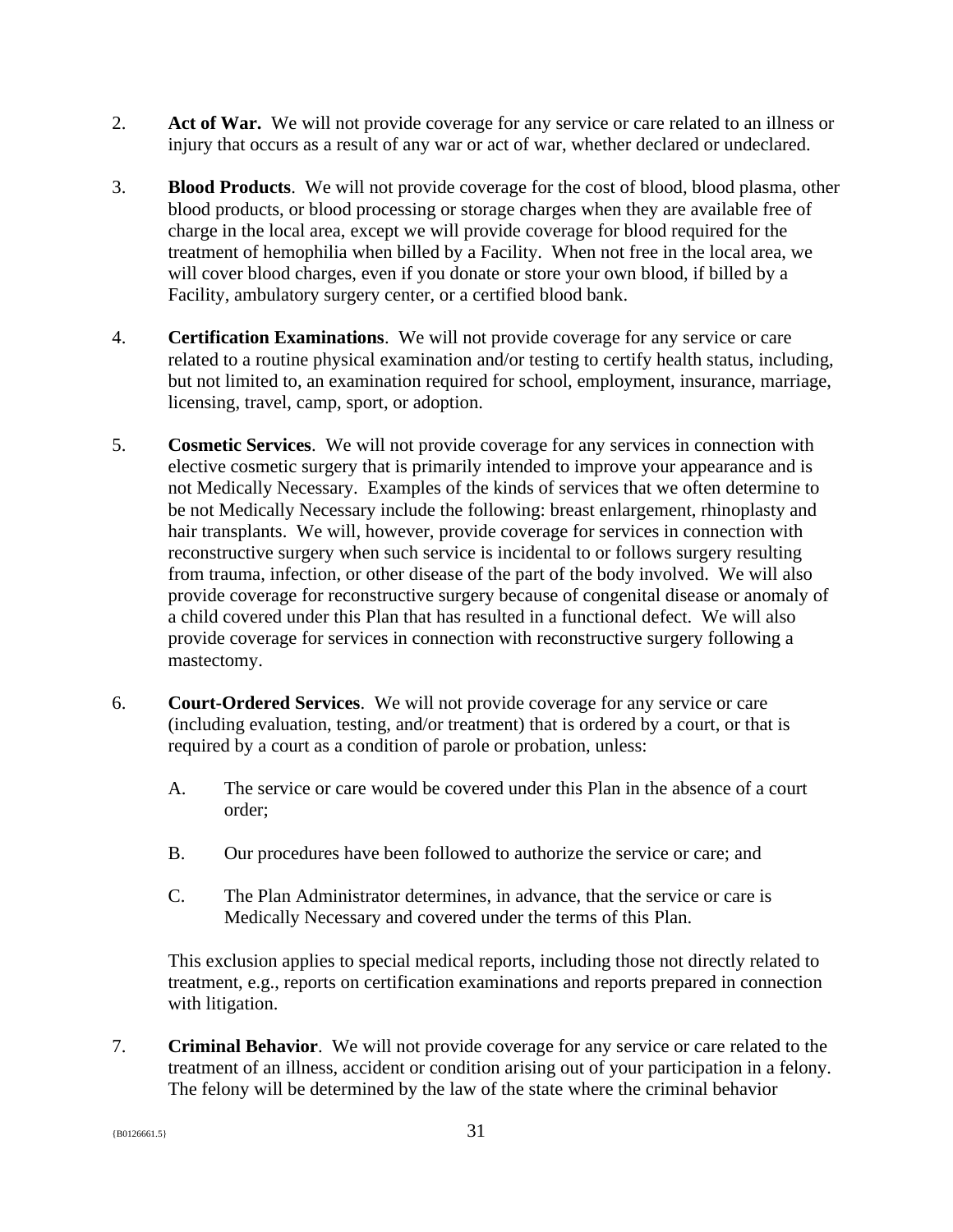occurred.

- 8. **Custodial Care**. We will not provide coverage for any service or care that is custodial in nature, or any therapy that we determine is not expected to improve your condition. Care is considered custodial when it is primarily for the purpose of meeting personal needs and includes activities of daily living such as help in transferring, bathing, dressing, eating, toileting, and such other related activities.
- 9. **Dental Care**. We will not provide coverage for any service or care (including anesthesia and inpatient stays) for treatment of the teeth, gums, or structures supporting the teeth; or any form of dental surgery; regardless of the reasons(s) that the service or care is necessary. For example, we will not provide coverage for x-rays, fillings, extractions, braces, prosthetics, correction of impactions, treatments for gum disease, therapy or other treatments related to dental TMJ disorder, or dental oral surgery. We will, however, provide coverage for medical treatment that is directly related to an injury or accident involving the jaw or other bone structures adjoining the teeth, provided that the treatment is approved by the Plan Administrator. In addition, we will provide the benefits set forth in this Plan for service and care for treatment of sound natural teeth provided within 12 months of an accidental injury. We do not consider an injury to a tooth caused by chewing or biting to be an accidental injury. We will also provide coverage for the services set forth in this Plan that we determine are Medically Necessary for treatment of a congenital anomaly or disease that was evident and observable at birth and caused by a medical condition that was present at birth. We will also provide coverage for the services set forth in this Plan that we determine are Medically Necessary for treatment of cleft palate and ectodermal dysplasia. We will cover institutional provider services for dental care when we determine there is an underlying medical condition requiring these services.
- 10. **Developmental Delay**. We will not provide coverage for educational services related to evaluation, testing and treatment of behavioral disorders, learning disabilities, minimal brain dysfunction, development and learning disorders, or developmental delays. We will also not provide benefits for any covered service or care set forth in this Plan when rendered in connection with such conditions, unless Medically Necessary.
- 11. **Disposable Supplies; Hair Prosthetics; Household Fixtures**. We will not provide coverage for any service or care related to:
	- A. Disposable supplies (for example, diapers, chux, sponges, syringes, incontinence pads, reagent strips and bandages purchased for general use); except that this exclusion does not apply to diabetic supplies.
	- B. Hair prosthetics, or hair implants (benefits will be provided for wigs when hair loss is due to a medical condition, such as following chemotherapy or radiation therapy for the treatment of cancer); and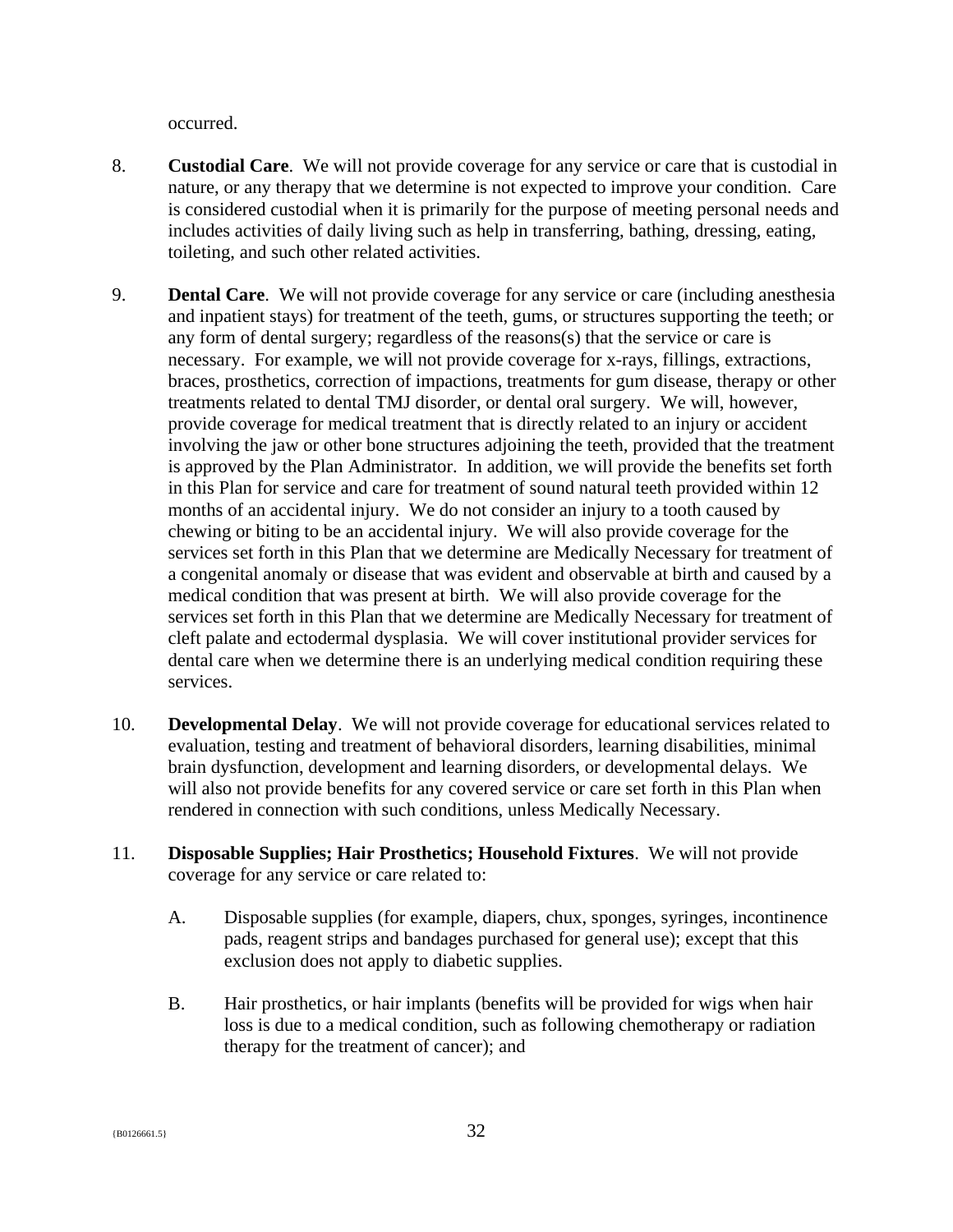- C. The purchase or rental of household fixtures, including, but not limited to, elevators, escalators, ramps, seat lift chairs, stair glides, saunas, whirlpool baths, swimming pools, home tracking systems, exercise cycles, air or water purifiers, hypo-allergenic pillows, mattresses or waterbeds, massage equipment, central or unit air conditioners, humidifiers, dehumidifiers, emergency alert equipment, handrails, heat appliances, improvements made to a house or place of business, and adjustments made to vehicles.
- 12. **Reversal of Elective Sterilization**. We will not provide coverage for any service or care related to the reversal of elective sterilization.
- 13. **Employer Services**.We will not provide coverage for any service or care furnished by a medical department or clinic provided by your employer.
- 14. **Experimental and Investigational Services**. Unless otherwise required by law, we will not provide coverage for any service or care that consists of a treatment, procedure, drug, biological product, or medical device (collectively, "Service"); an inpatient stay in connection with a Service; or treatment of a complication related to a Service; if we determine the Service is experimental or investigational.

"Experimental or investigational" means that we determine the Service is:

- A. Not of proven benefit for a particular diagnosis or for treatment of a particular condition;
- B. Not generally recognized by the medical community, as reflected in published, peer-reviewed, medical literature, as effective or appropriate for a particular diagnosis or for treatment of a particular condition; or
- C. Not of proven safety for a person with a particular diagnosis or a particular condition, i.e., is currently being evaluated in research studies to ascertain the safety and effectiveness of the treatment on the well-being of a person with the particular diagnosis or in the particular condition.

Governmental approval of a Service will be considered in determining whether a Service is experimental or investigational, but the fact that a Service has received governmental approval does not necessarily mean that it is of proven benefit, or appropriate or effective treatment for a particular diagnosis or for a particular condition.

In determining whether a Service is experimental or investigational, we may, in our discretion, require that any or all of the following five criteria be met:

i. A Service that is a medical device, drug, or biological product must have received final approval of the United States Food and Drug Administration (FDA) to market for the particular diagnosis or for your particular condition. Any other approval granted as an interim step in the FDA regulatory process, e.g., an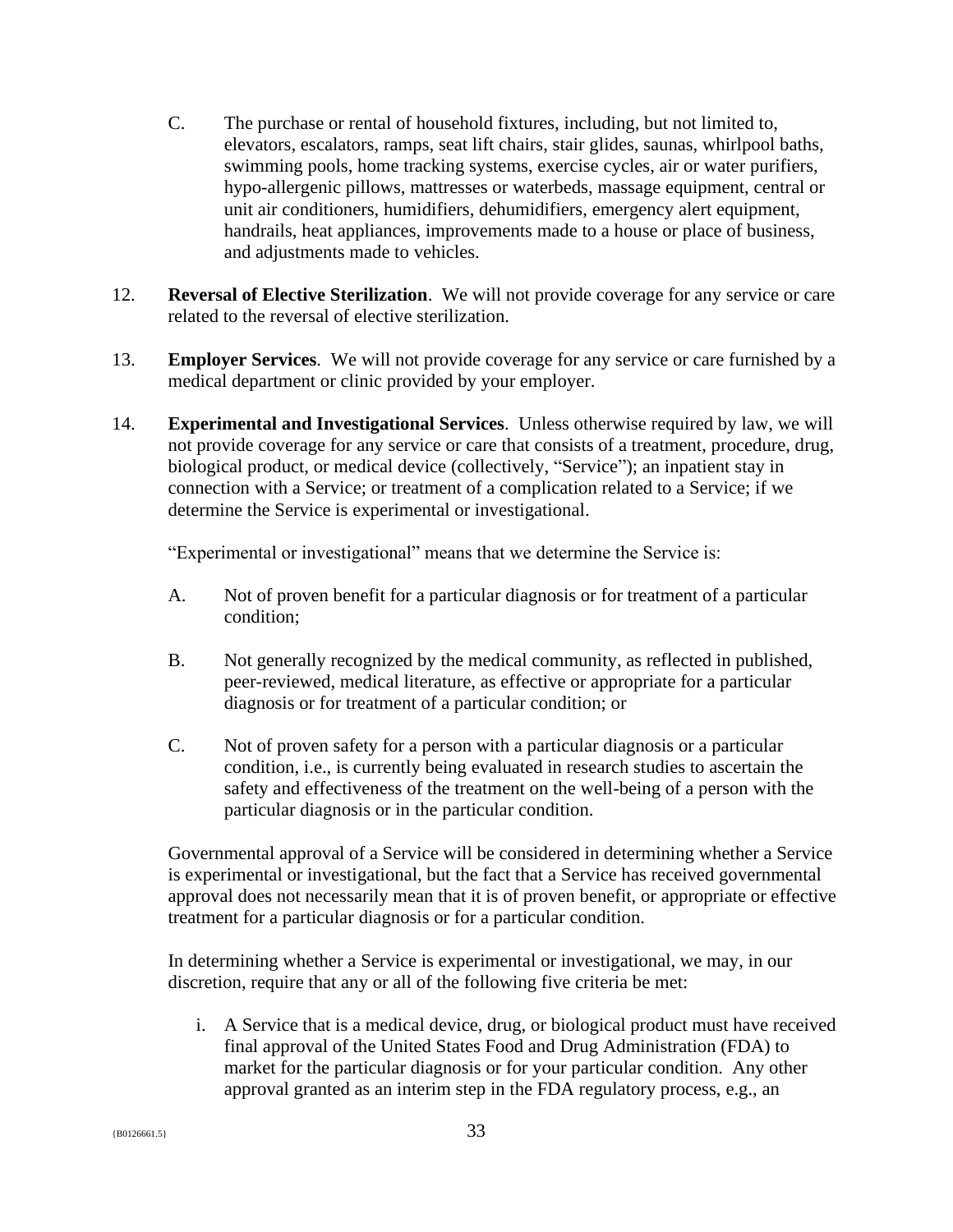Investigational Device Exemption or an Investigational New Drug Exemption, is not sufficient. Once final FDA approval has been granted for a particular diagnosis or for your particular condition, use of the Service (medical device, drug, or biological product) for another diagnosis or condition may require that any or all of the five criteria be met.

- ii. Published, peer-reviewed, medical literature must provide conclusive evidence that the Service has a definite, positive effect on health outcomes. The evidence must include reports of well-designed investigations that have been reproduced by nonaffiliated, authoritative sources with measurable results, backed up by the positive endorsements of national medical bodies or panels regarding scientific efficacy and rationale.
- iii. Published, peer-reviewed, medical literature must provide demonstrated evidence that, over time, the Service leads to improvement in health outcomes, i.e., the beneficial effects of the Service outweigh any harmful effects.
- iv. Published, peer-reviewed, medical literature must provide proof that the Service is at least as effective in improving health outcomes as established services or technology, or is usable in appropriate clinical contexts in which an established service or technology is not employable.
- v. Published, peer-reviewed, medical literature must provide proof that improvement in health outcomes, as defined in Subparagraph iii above, is possible in standard conditions of medical practice, outside of clinical investigatory settings.

This exclusion shall not limit in any way benefits available for prescription drugs otherwise covered under this Plan which have been approved by the FDA for the treatment of certain types of cancer, when those drugs are prescribed for the treatment of a type of cancer for which they have not been approved by the FDA, so long as the drugs so prescribed meet the requirements of Section 4303(q) of the New York Insurance Law.

- 15. **Free Care**. We will not provide coverage for any service or care that is furnished to you without charge, or that would have been furnished to you without charge if you were not covered under this Plan. This exclusion applies even if a charge for the service or care is billed. When service or care is furnished to you by your spouse, brother, sister, mother, father, son or daughter, or the spouse of any of them, it will be presumed that the service or care would have been furnished without charge. You must prove to us that a service or care would not have been furnished without charge.
- 16. **Gene Therapy:** We will not provide coverage for the gene therapy, including but not limited to, all gene therapy drugs (for example, Zolgensma, Luxterna, and Strensiq). The Fund does not cover any charges related to gene therapy, regardless of whether those therapies have received approval from the U.S. Food and Drug Administration (FDA) or are considered experimental or investigational.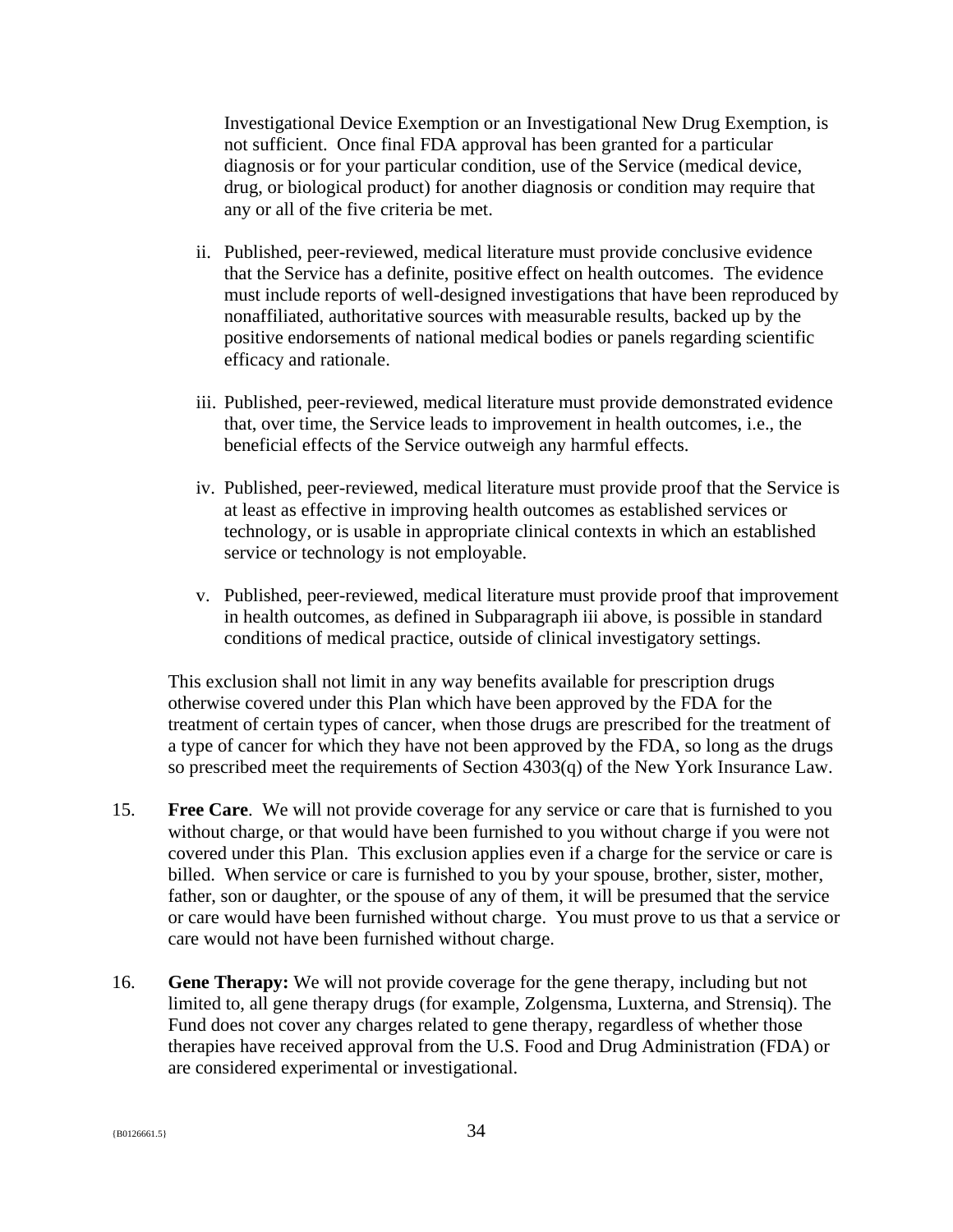- 17. **Government Hospitals**. Except as otherwise required by law, we will not provide coverage for any service or care you receive in a Facility or institution which is owned, operated or maintained by: the Veterans Administration (VA); or a federal, state, or local government, unless the Facility is an In-Network Provider. However, we will provide coverage for services or care in such a Facility to treat an Emergency Condition. In this case, we will continue to provide coverage only for as long as we determine that emergency care is necessary and it is not possible for you to be transferred to another Facility.
- 18. **Government Programs**. We will not provide coverage for any service or care for which benefits are payable under Medicare or any other federal, state, or local government program, except when required by state or federal law. When you are eligible for Medicare, we will reduce our benefits by the amount Medicare would have paid for the services. However, this exclusion will not apply to you if one of the following applies:
	- A. **Eligibility for Medicare by Reason of Age**. You are entitled to benefits under Medicare by reason of your age and you are in "current employment status" (working actively and not retired) with an employer participating in the Plan.
	- B. **Eligibility for Medicare by Reason of Disability Other than End-Stage Renal Disease.** You are entitled to benefits under Medicare by reason of disability (other than end-stage renal disease) and you are in "current employment status" (working actively and not retired) with an employer participating in this Plan.
	- C. **Eligibility for Medicare by Reason of End-Stage Renal Disease**. You are entitled to benefits under Medicare by reason of end-stage renal disease, and there is a waiting period before Medicare coverage becomes effective. We will not reduce this Plan's benefits, and we will provide benefits before Medicare pays, during the waiting period. We will also provide benefits before Medicare pays during the coordination period with Medicare. After the coordination period, Medicare will pay its benefits before we provide benefits under this Plan.
- 19. **Hypnosis/Biofeedback**. We will not provide coverage for hypnosis or biofeedback.
- 20. **Infertility Treatment Services**. We will not provide coverage for the diagnosis and treatment of infertility.
- 21. **Maternity Care Coverage for Dependent Children**. We will not cover professional services relating to maternity care for your dependent child. The Fund will provide coverage for inpatient care services for your dependent child as described in Section 6, "Inpatient Care".
- 22. **Military Service-Connected Conditions**. We will not provide coverage for any service or care related to any military service-connected disability or condition, if the Veterans Administration (VA) has the responsibility to provide the service or care.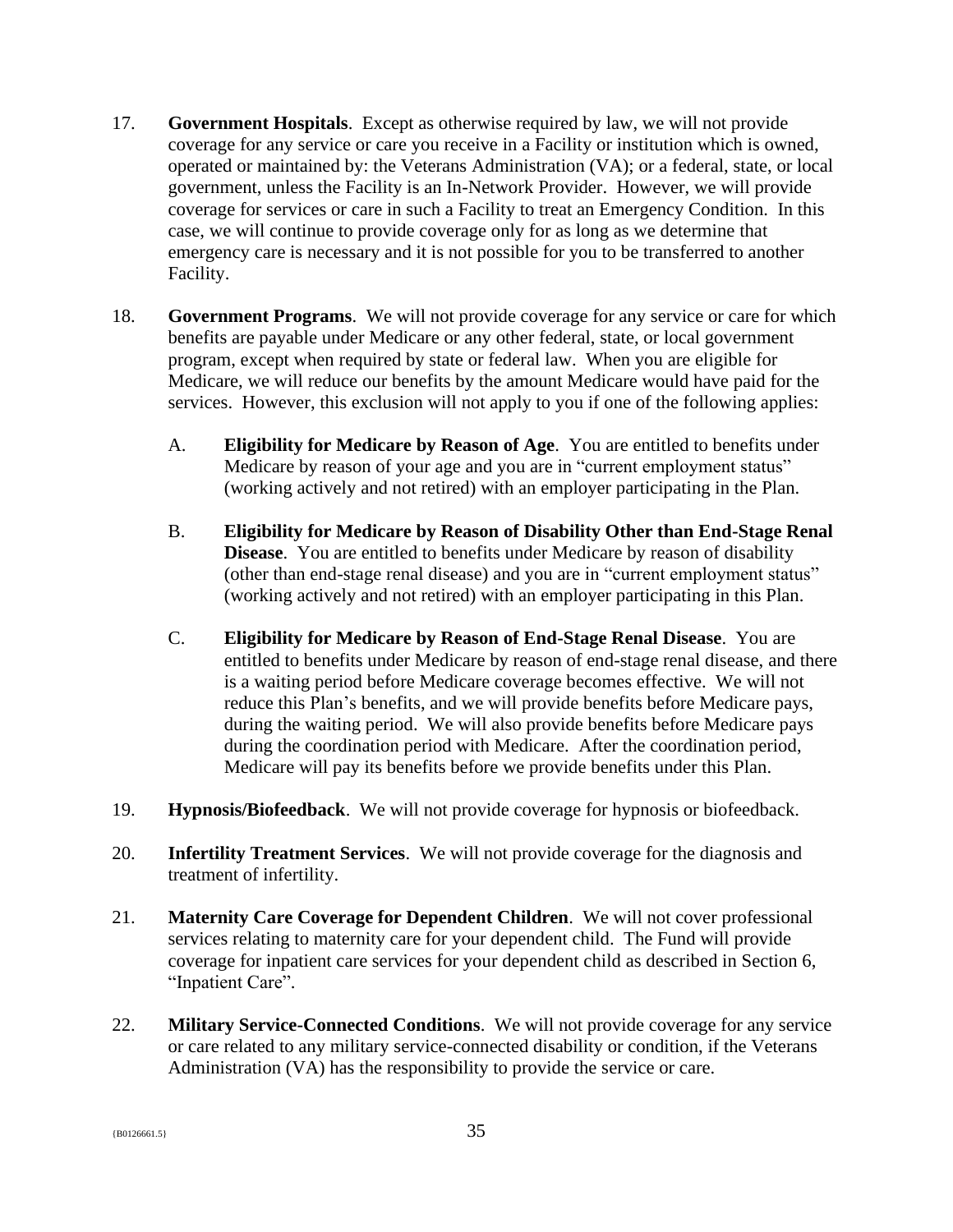- 23. **No-Fault Automobile Insurance**. We will not provide coverage for any service or care for which benefits are available under mandatory no-fault automobile insurance, until you have used up all of the benefits of the mandatory no-fault policy. This exclusion applies even if you do not make a proper or timely claim for the benefits available to you under a mandatory no-fault policy. We will provide benefits for services covered under this Plan when you have exceeded the maximum benefits of the no-fault policy. Should you be denied benefits under the no-fault policy because it has a deductible, we will provide coverage for the services covered under this Plan, up to the amount of the deductible. We will not provide benefits even if you bring a lawsuit against the person who caused your injury and even if you receive money from that lawsuit and you have repaid the medical expenses you received payment for under the mandatory automobile no-fault coverage.
- 24. **Non-Covered Service**. We will not provide coverage for any service or care that is not specifically described in this Plan as a covered service; or that is related to service or care not covered under this Plan; even when an In-Network Provider considers the service or care to be Medically Necessary and appropriate.
- 25. **Nutritional Therapy**. We will not provide coverage for any service or care related to nutritional therapy, unless we determine that it is Medically Necessary or that it qualifies as diabetes self-management education. We will not provide coverage for commercial weight loss programs or other programs with dietary supplements.
- 26. **Personal Comfort Services**. We will not provide coverage for the following service or care that is for personal comfort: radio, telephone, television, or beauty and barber services.
- 27. **Prescription Drugs**. We will not provide coverage for service or care related to prescription drugs, over-the-counter (nonprescription) drugs, or injections, except for: prescription drugs, and/or injections that are administered to you in the course of a covered outpatient or inpatient treatment in a Facility or Professional Provider's office, or through home health care benefits; or insulin and oral agents for controlling blood sugar.
- 28. **Private Duty Nursing Service**. We will not provide coverage for service or care provided by a private duty registered nurse or licensed practical nurse, even if ordered by your physician or licensed health care professional.
- 29. **Prohibited Referral**. We will not provide coverage for any pharmacy, clinical laboratory, radiation therapy, physical therapy, x-ray, or imaging services that were provided pursuant to a referral prohibited by law.
- 30. **Reproductive Procedures**. We will not provide coverage for the following reproductive procedures or services: in vitro fertilization, gamete intra-fallopian transfer (GIFT), zygote intra-fallopian transfer (ZIFT), cloning, sperm banking and donor fees associated with artificial insemination or other procedures, or other procedures or categories of procedures excluded by statute.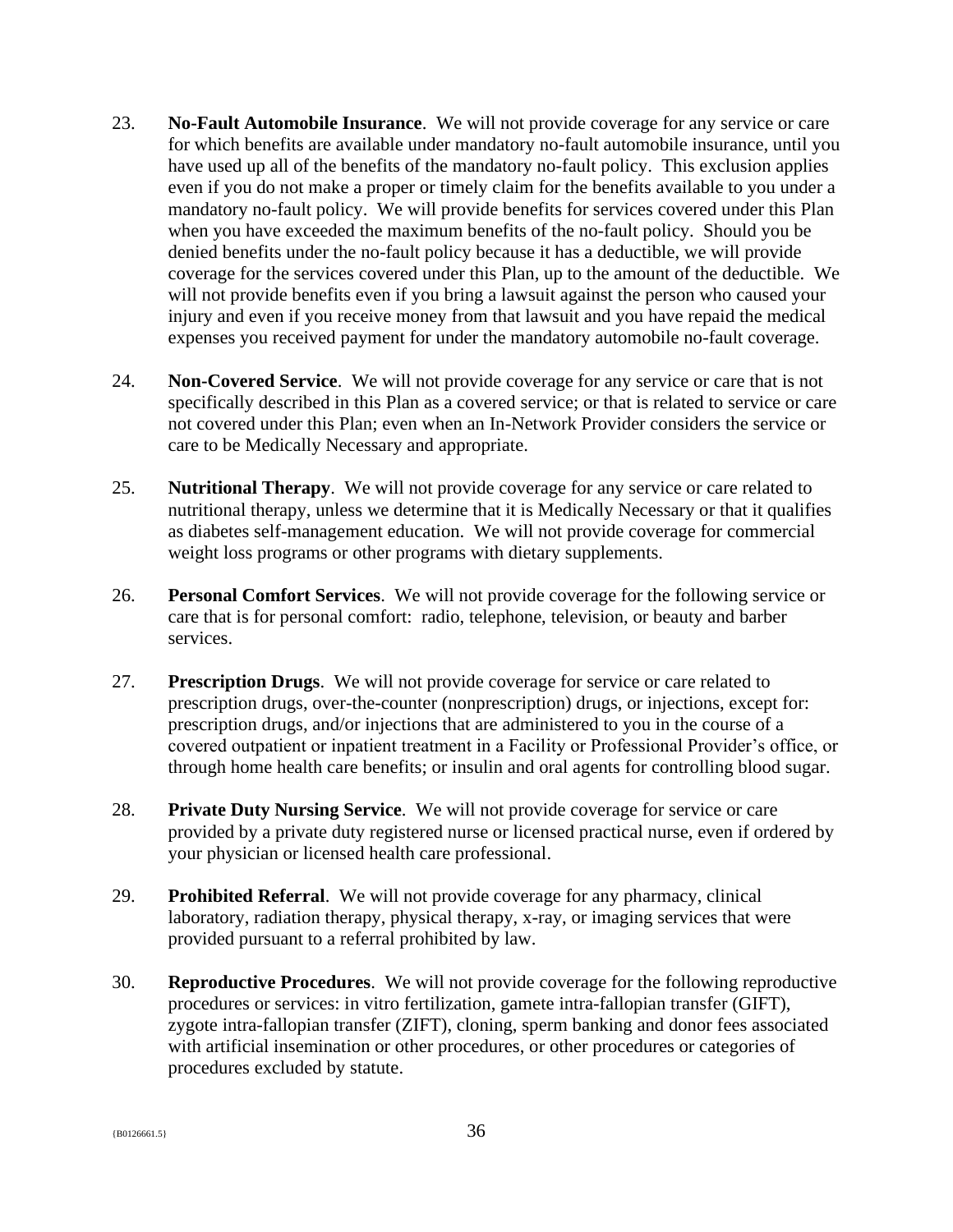- 31. **Routine Care of the Feet**. We will not provide coverage for services related to routine care of the feet, including but not limited to corns, calluses, flat feet, fallen arches, weak feet, chronic foot strain, toenails, or symptomatic complaints of the feet.
- 32. **Self-Help Diagnosis, Training and Treatment**. We will not provide coverage for any service or care related to self-help or self-care diagnosis, training and treatment for recreational, educational, vocational or employment purposes.
- 33. **Services Covered Under Hospice Care**. If you have been formally admitted to a hospice program and we are providing coverage for your hospice care under this Plan, we will not provide additional coverage under this Plan for any services related to your terminal illness that have been or should be included in our payment to the hospice program for the care you receive. However, should you require services covered under this Plan for a condition not covered under the hospice program, coverage will be available under this Plan for those covered services.
- 34. **Services Starting Before Coverage Begins**. If you are receiving care on the Effective Date of your coverage under this Plan, we will not provide benefits for any service or care you receive:
	- A. Prior to the Effective Date of your coverage under this Plan; or
	- B. On or after the Effective Date of your coverage under this Plan, if that service or care is covered under any other health benefits contract, program, or plan.
- 35. **Special Charges**. We will not provide coverage for charges billed to you for telephone consultations, missed appointments, new patient processing, interest, copies of provider records, or completion of claims forms. This exclusion applies to any late charges or extra day charges that you incur upon discharge from a Facility, because you did not leave the Facility before the Facility's discharge time.
- 36. **Social Counseling and Therapy**. We will not provide coverage for any service or care related to family, marital, religious, sex, or other social counseling or therapy, except as otherwise provided under this Plan.
- 37. **Transsexual Surgery and Related Services**. We will not provide coverage for surgery, or for any other service or care set forth in this Plan that is related to or leads up to surgery that is designed to alter the physical characteristics of your biologically determined gender to those of another gender, unless Medically Necessary.
- 38. **Unlicensed Provider**. We will not provide coverage for any service or care that is provided or prescribed by an unlicensed provider; or that is outside the scope of licensure of the duly licensed provider rendering the service or care.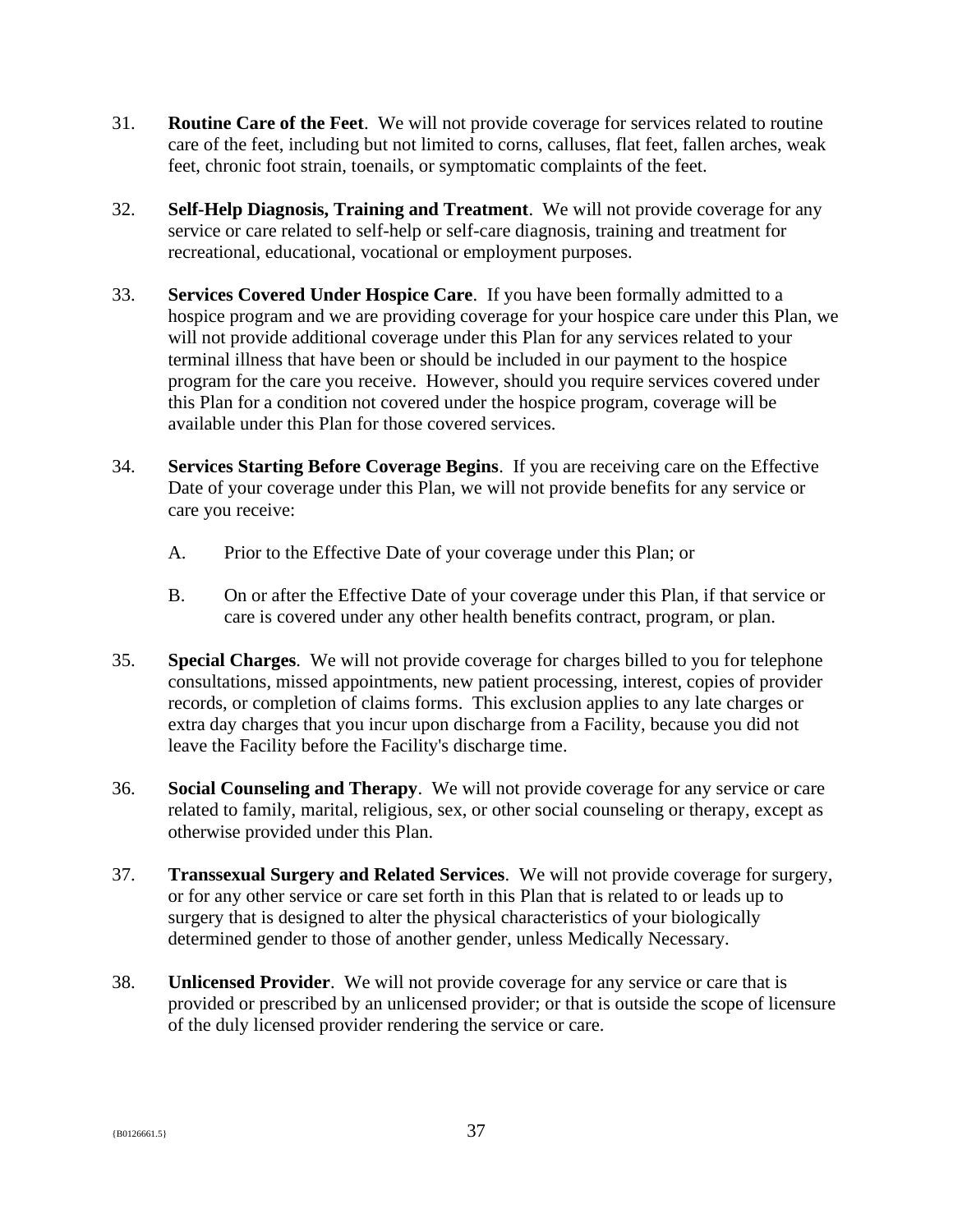- 39. **Vision and Hearing Therapies and Supplies**. We will not provide coverage for any service or care related to:
	- A. Eyeglasses, lenses, frames, or contact lenses except for the initial prescription for contact lenses or lenses and frames after cataract surgery; and
	- B. Vision or hearing therapy, over-the-counter hearing aids, vision training, or orthotics. We will provide coverage for hearing aids prescribed by a physician.
- 40. **Weight Loss Services.** We will not provide coverage for any service or care in connection with weight loss programs. We will also not provide benefits for any covered service or care set forth in this Plan when rendered in connection with weight reduction or dietary control, including, but not limited to, laboratory services, and gastric stapling, gastric by-pass, gastric bubble or other surgery for treatment of obesity, unless Medically Necessary.

**Workers' Compensation.** We will not provide coverage for any service or care for which benefits are provided under a workers' compensation or similar law. We will not provide coverage for the services even if you do not receive benefits because: a proper or timely claim for the benefits is available to you was not submitted, or you fail to appear at a workers' compensation hearing.

# <span id="page-39-0"></span>**SECTION 15**

# **SUBMISSION OF CLAIMS**

## **How to Submit a Claim for Medical Benefits**

If Medicare or another health plan is the primary plan, claims should first be submitted to those plans and then to Excellus BlueCross BlueShield with copies of their explanation of benefits or denial.

Claims for services or supplies needed for an illness or injury resulting from an occupational cause, no-fault auto accident, or incident for which benefits could be payable by a third party should be submitted to the appropriate entity. This type of claim is not payable under the Plan. Be sure to advise the provider of these situations to avoid misallocation of benefits.

#### **In-Network Provider Claims**

An In-Network Provider will bill Excellus BlueCross BlueShield directly for benefits. If you are eligible for benefits, you or your dependent need only present your identification card and complete any information requested by the provider. Be sure to give the In-Network Provider full information on other health plans and history of any accidental injuries.

## **Non-Participating Provider Claims**